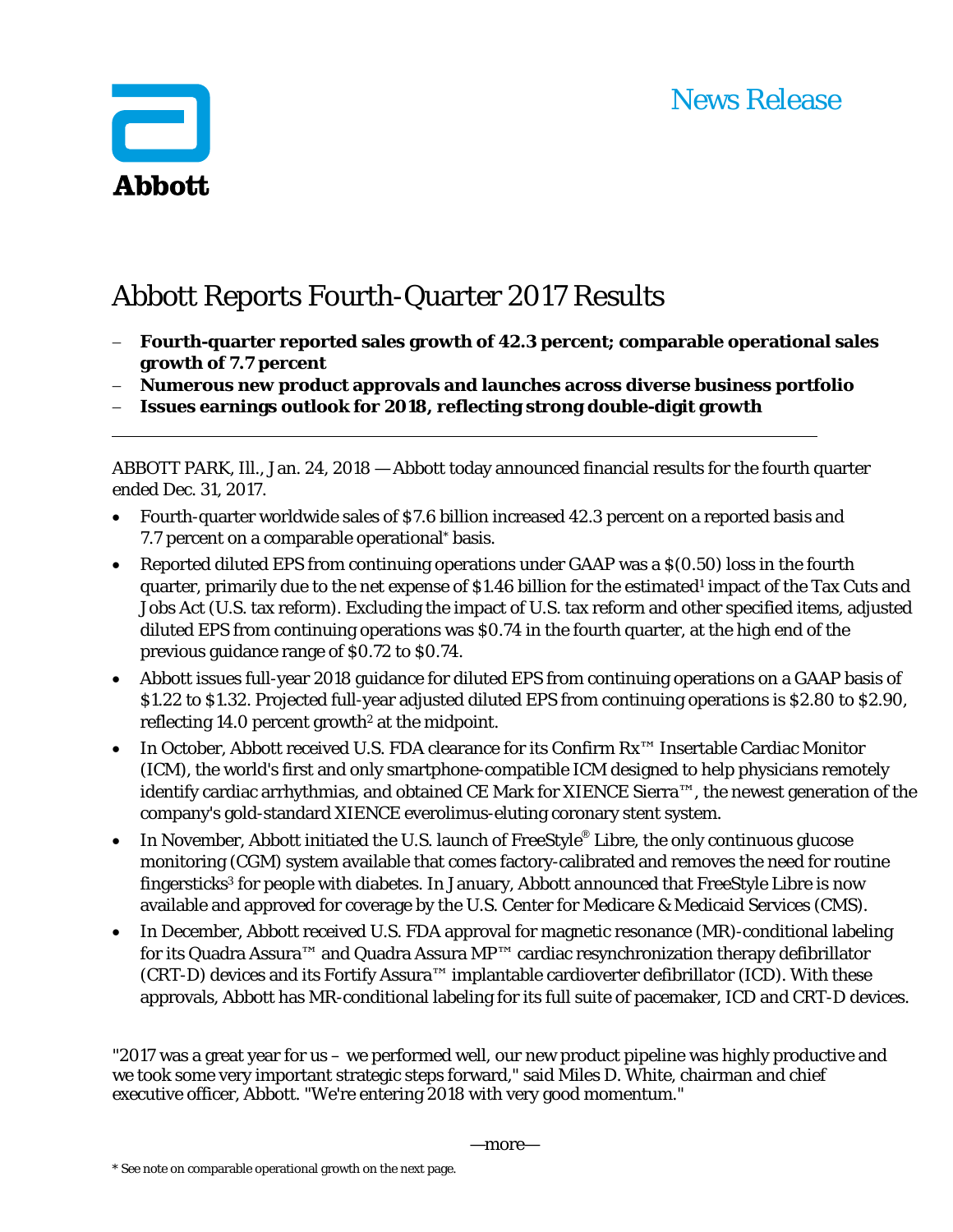## **FOURTH‐QUARTER BUSINESS OVERVIEW**

*Note: Management believes that measuring sales growth rates on a comparable operational basis is an appropriate way for investors to best understand the underlying performance of the business.* 

## *Comparable operational sales growth:*

- *Includes prior year results for St. Jude Medical, which was acquired on Jan. 4, 2017, and reflects a reduction to St. Jude Medical's historic sales related to administrative fees paid to conform to Abbott's presentation;*
- *Excludes prior year and current year results for the Abbott Medical Optics (AMO) and St. Jude Medical vascular closure businesses, which were divested during the first quarter 2017;*
- *Excludes the current year results for Rapid Diagnostics, which reflect results for Alere, Inc., which was acquired on Oct. 3, 2017; and*
- *Excludes the impact of exchange.*

*Following are sales by business segment and commentary for the fourth quarter and the full year:* 

## **Total Company**

(\$ in millions)

|                                    |                          |       |       | % Change vs. 4Q16 |                 |       |             |                               |       |  |  |
|------------------------------------|--------------------------|-------|-------|-------------------|-----------------|-------|-------------|-------------------------------|-------|--|--|
|                                    | <b>Sales 4017</b>        |       |       |                   | <b>Reported</b> |       |             | <b>Comparable Operational</b> |       |  |  |
|                                    | <b>U.S.</b>              | Int'l | Total | U.S.              | Int'l           | Total | <b>U.S.</b> | Int'l                         | Total |  |  |
| Total *                            | 2,676                    | 4,913 | 7.589 | 61.7              | 33.6            | 42.3  | 7.2         | 7.9                           |       |  |  |
| <b>Nutrition</b>                   | 769                      | 1,015 | 1.784 | 3.2               | 2.8             | 3.0   | 3.2         | 1.1                           | 2.0   |  |  |
| Diagnostics                        | 692                      | 1,214 | 1,906 | 84.6              | 37.8            | 51.7  | 5.7         | 7.1                           | 6.7   |  |  |
| <b>Established Pharmaceuticals</b> | $\overline{\phantom{a}}$ | 1,145 | 1.145 | n/a               | 17.0            | 17.0  | n/a         | 14.0                          | 14.0  |  |  |
| <b>Medical Devices</b>             | 1.206                    | 1.531 | 2,737 | 129.0             | 85.1            | 102.2 | 10.5        | 8.8                           | 9.6   |  |  |

\* Total Abbott sales from continuing operations include Other Sales of \$17 million. In 2016, the AMO business, which was divested during the first quarter 2017, was reported as part of the Medical Devices group. Comparable operational growth rates above exclude results from the AMO business. **% Change vs. 12M16**

|                                    |                          |        |        | 70 GHAIRE VS. LAM TO |          |       |      |                               |       |  |  |
|------------------------------------|--------------------------|--------|--------|----------------------|----------|-------|------|-------------------------------|-------|--|--|
|                                    | Sales 12M17              |        |        |                      | Reported |       |      | <b>Comparable Operational</b> |       |  |  |
|                                    | U.S.                     | Int'l  | Total  | <b>U.S.</b>          | Int'l    | Total | U.S. | Int'l                         | Total |  |  |
| Total *                            | 9,673                    | 17,717 | 27,390 | 49.1                 | 23.3     | 31.3  | 4.0  | 5.4                           | 4.9   |  |  |
| <b>Nutrition</b>                   | 3.031                    | 3,894  | 6.925  | 2.1                  | (0.9)    | 0.4   | 2.1  | (0.5)                         | 0.6   |  |  |
| Diagnostics                        | 1.817                    | 3.799  | 5.616  | 26.5                 | 12.5     | 16.7  | 5.9  | 5.4                           | 5.5   |  |  |
| <b>Established Pharmaceuticals</b> | $\overline{\phantom{a}}$ | 4,287  | 4.287  | n/a                  | 11.1     | 11.1  | n/a  | 9.5                           | 9.5   |  |  |
| <b>Medical Devices</b>             | 4.710                    | 5.615  | 10.325 | 130.1                | 76.3     | 97.3  | 4.7  | 6.6                           | 5.7   |  |  |

\* In 2017, total Abbott sales from continuing operations include Other Sales of \$237 million, including sales of \$175 million from the AMO business, which was divested during the first quarter 2017. In 2016, the AMO business was reported as part of the Medical Devices group. Comparable operational growth rates above exclude results from the AMO business.

#### $n/a = Not$  Applicable.

Note: In order to compute results excluding the impact of exchange rates, current year U.S. dollar sales are multiplied or divided, as appropriate, by the current year average foreign exchange rates and then those amounts are multiplied or divided, as appropriate, by the prior year average foreign exchange rates.

Fourth-quarter 2017 worldwide sales of \$7.6 billion increased 42.3 percent on a reported basis. On a comparable operational basis, worldwide sales increased 7.7 percent. Refer to pages 17 and 18 for a reconciliation of comparable historical revenue.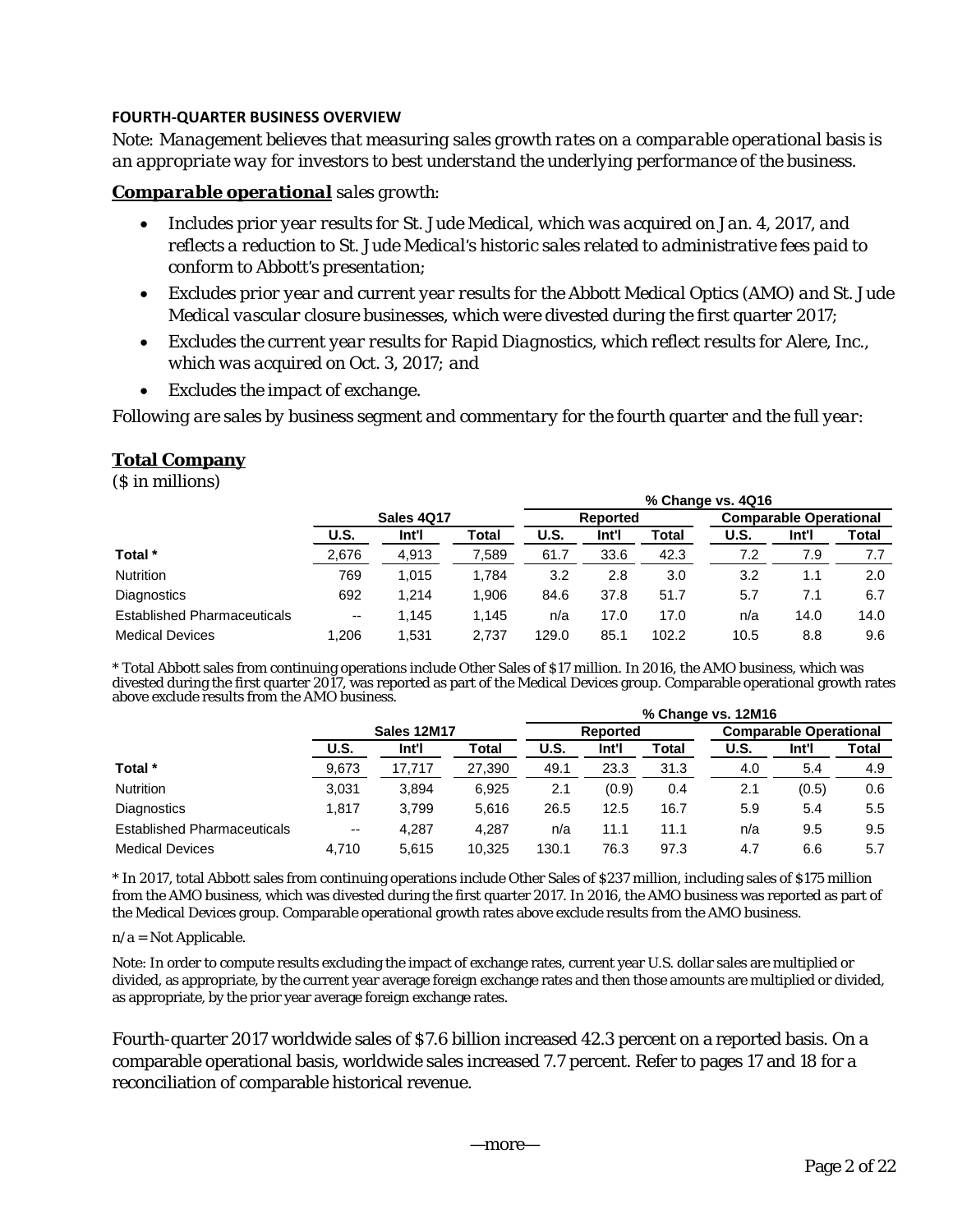# **Nutrition**

(\$ in millions)

|              |             |                    |       |       |                 | % Change vs. 4Q16  |             |                               |       |
|--------------|-------------|--------------------|-------|-------|-----------------|--------------------|-------------|-------------------------------|-------|
|              |             | Sales 4Q17         |       |       | <b>Reported</b> |                    |             | <b>Comparable Operational</b> |       |
|              | <b>U.S.</b> | Int'l              | Total | U.S.  | Int'l           | Total              | <b>U.S.</b> | Int'l                         | Total |
| <b>Total</b> | 769         | 1,015              | 1,784 | 3.2   | 2.8             | 3.0                | 3.2         | 1.1                           | 2.0   |
| Pediatric    | 450         | 550                | 1,000 | 3.6   | 1.5             | 2.4                | 3.6         | (0.2)                         | 1.5   |
| Adult        | 319         | 465                | 784   | 2.7   | 4.3             | 3.6                | 2.7         | 2.8                           | 2.8   |
|              |             |                    |       |       |                 | % Change vs. 12M16 |             |                               |       |
|              |             | <b>Sales 12M17</b> |       |       | Reported        |                    |             | <b>Comparable Operational</b> |       |
|              | U.S.        | Int'l              | Total | U.S.  | Int'l           | <b>Total</b>       | U.S.        | Int'l                         | Total |
| <b>Total</b> | 3,031       | 3,894              | 6,925 | 2.1   | (0.9)           | 0.4                | 2.1         | (0.5)                         | 0.6   |
| Pediatric    | 1,777       | 2.112              | 3,889 | 6.0   | (4.3)           | 0.2                | 6.0         | (3.9)                         | 0.3   |
| Adult        | 1,254       | 1.782              | 3.036 | (3.0) | 3.4             | 0.7                | (3.0)       | 3.8                           | 0.9   |

Worldwide Nutrition sales increased 3.0 percent on a reported basis in the fourth quarter, including a favorable 1.0 percent effect of foreign exchange, and increased 2.0 percent on an operational basis.

Worldwide Pediatric Nutrition sales increased 2.4 percent on a reported basis in the fourth quarter, including a favorable 0.9 percent effect of foreign exchange, and increased 1.5 percent on an operational basis. In the U.S., continued above-market growth was led by Abbott's market-leading toddler brands, PediaSure® and Pedialyte®. International sales decreased 0.2 percent on an operational basis, as growth in China and India was offset by continued challenging market conditions in certain other international countries.

Worldwide Adult Nutrition sales increased 3.6 percent on a reported basis in the fourth quarter, including a favorable 0.8 percent effect of foreign exchange, and increased 2.8 percent on an operational basis. Worldwide sales growth was led by Ensure®, Abbott's market-leading complete and balanced nutrition brand, and Glucerna®, Abbott's market-leading diabetes-specific nutrition brand.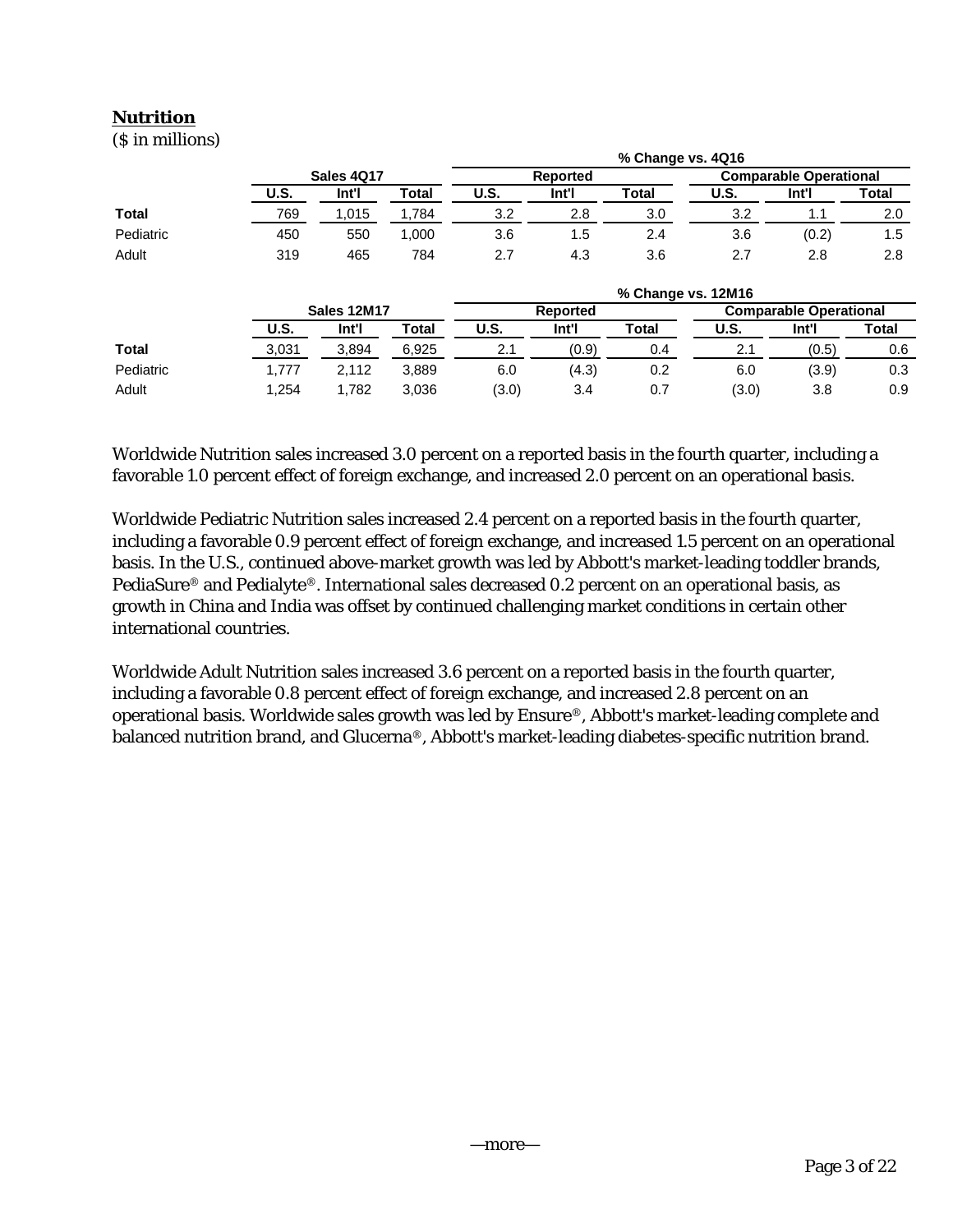# **Diagnostics**

(\$ in millions)

|                     |                   |       |       |             |          | % Change vs. 4Q16 |        |                               |       |  |
|---------------------|-------------------|-------|-------|-------------|----------|-------------------|--------|-------------------------------|-------|--|
|                     | <b>Sales 4017</b> |       |       |             | Reported |                   |        | <b>Comparable Operational</b> |       |  |
|                     | <b>U.S.</b>       | Int'l | Total | <b>U.S.</b> | Int'l    | <b>Total</b>      | U.S.   | Int'l                         | Total |  |
| Total *             | 692               | 1.214 | 1,906 | 84.6        | 37.8     | 51.7              | 5.7    |                               | 6.7   |  |
| Core Laboratory     | 243               | 856   | 1.099 | 7.7         | 10.0     | 9.4               | 7.7    | 7.0                           | 7.2   |  |
| Molecular           | 37                | 85    | 122   | (14.5)      | 15.3     | 4.2               | (14.5) | 12.4                          | 2.4   |  |
| Point of Care       | 116               | 29    | 145   | 9.8         | (1.8)    | 7.2               | 9.8    | (3.7)                         | 6.8   |  |
| Rapid Diagnostics * | 296               | 244   | 540   | n/m         | n/m      | n/m               | n/m    | n/m                           | n/m   |  |

\* Rapid Diagnostics reflects sales from Alere, Inc., which was acquired on Oct. 3, 2017. Comparable operational growth rates above exclude results from the Rapid Diagnostics business.

|                     |             |       |       | % Change vs. 12M16 |       |       |                               |       |               |  |  |
|---------------------|-------------|-------|-------|--------------------|-------|-------|-------------------------------|-------|---------------|--|--|
|                     | Sales 12M17 |       |       | <b>Reported</b>    |       |       | <b>Comparable Operational</b> |       |               |  |  |
|                     | U.S.        | Int'l | Total | <b>U.S.</b>        | Int'l | Total | U.S.                          | Int'l | Total         |  |  |
| Total *             | 1,817       | 3,799 | 5,616 | 26.5               | 12.5  | 16.7  | 5.9                           | 5.4   | $5.5^{\circ}$ |  |  |
| Core Laboratory     | 921         | 3.142 | 4.063 | 9.4                | 4.6   | 5.7   | 9.4                           | 4.9   | 5.9           |  |  |
| Molecular           | 160         | 303   | 463   | (12.8)             | 11.2  | 1.5   | (12.8)                        | 9.8   | 0.7           |  |  |
| Point of Care       | 440         | 110   | 550   | 7.0                | 8.2   | 7.3   | 7.0                           | 8.0   | 7.2           |  |  |
| Rapid Diagnostics * | 296         | 244   | 540   | n/m                | n/m   | n/m   | n/m                           | n/m   | n/m           |  |  |

\* Rapid Diagnostics reflects sales from Alere, Inc., which was acquired on Oct. 3, 2017. Comparable operational growth rates above exclude results from the Rapid Diagnostics business.

 $n/m =$  Percent change is not meaningful.

Worldwide Diagnostics sales increased 51.7 percent on a reported basis in the fourth quarter. On a comparable operational basis, sales increased 6.7 percent. Refer to pages 17 and 18 for a reconciliation of comparable historical revenue.

Core Laboratory Diagnostics sales increased 9.4 percent on a reported basis in the fourth quarter, including a favorable 2.2 percent effect of foreign exchange, and increased 7.2 percent on an operational basis, reflecting continued above-market growth driven by share gains globally.

Molecular Diagnostics sales increased 4.2 percent on a reported basis in the fourth quarter, including a favorable 1.8 percent effect of foreign exchange, and increased 2.4 percent on an operational basis. As expected, growth in infectious disease testing, Abbott's core area of focus in the molecular diagnostics market, was partially offset by a planned scale down in other testing areas, primarily in the U.S.

Point of Care Diagnostics sales increased 7.2 percent on a reported basis in the fourth quarter, including a favorable 0.4 percent effect of foreign exchange, and increased 6.8 percent on an operational basis, led by continued adoption of Abbott's i-STAT® handheld system.

Rapid Diagnostics sales of \$540 million were led by infectious disease testing, including flu and strep testing.

—more—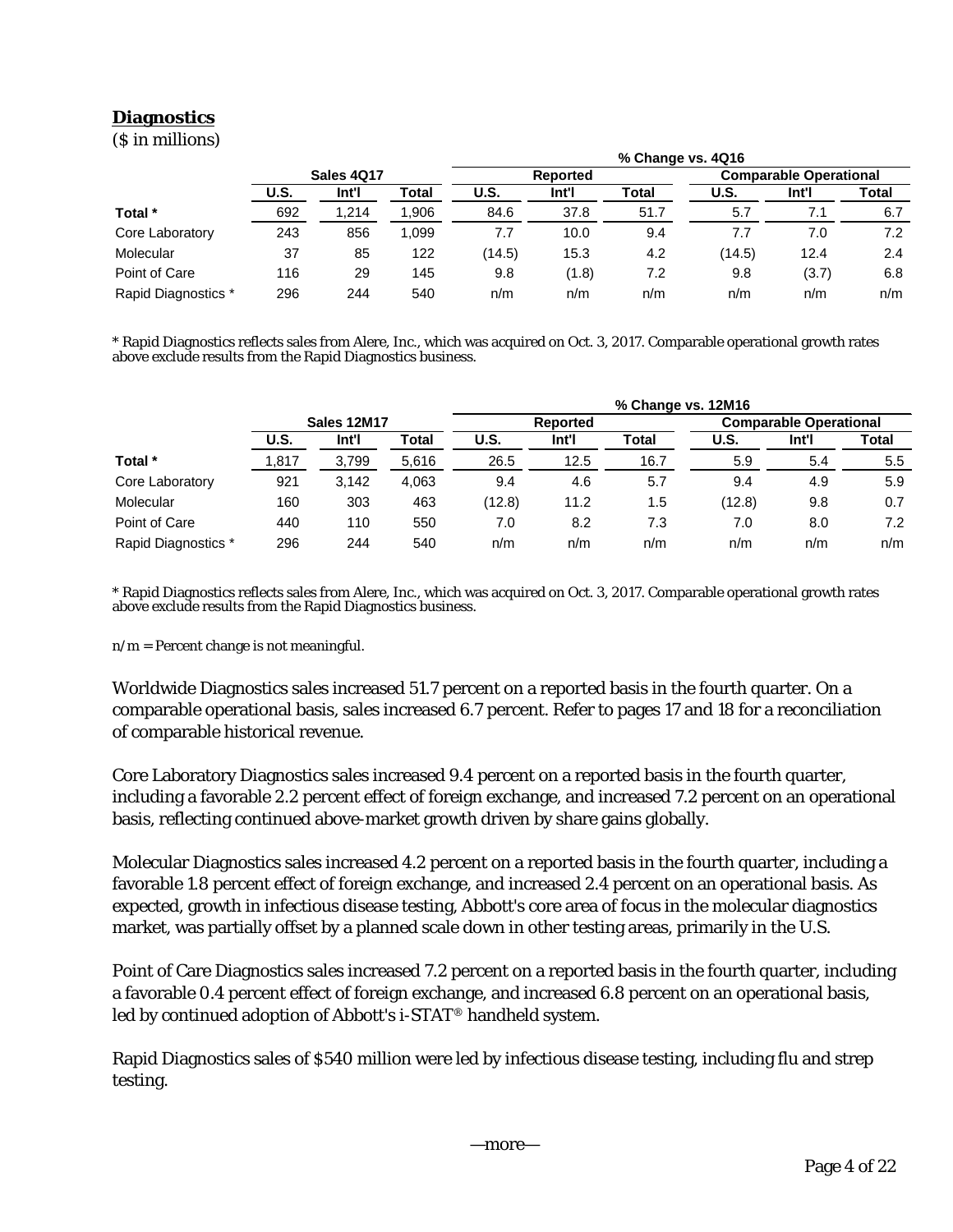# **Established Pharmaceuticals**

(\$ in millions)

|                             |                          |       |       | % Change vs. 4Q16 |       |       |                               |       |       |  |  |
|-----------------------------|--------------------------|-------|-------|-------------------|-------|-------|-------------------------------|-------|-------|--|--|
|                             | Sales 4Q17               |       |       | <b>Reported</b>   |       |       | <b>Comparable Operational</b> |       |       |  |  |
|                             | U.S.                     | Int'l | Total | <b>U.S.</b>       | Int'l | Total | U.S.                          | Int'l | Total |  |  |
| <b>Total</b>                | $- -$                    | .145  | .145  | n/a               | 17.0  | 17.0  | n/a                           | 14.0  | 14.0  |  |  |
| <b>Key Emerging Markets</b> | $\overline{\phantom{a}}$ | 894   | 894   | n/a               | 15.0  | 15.0  | n/a                           | 12.5  | 12.5  |  |  |
| Other                       | --                       | 251   | 251   | n/a               | 24.5  | 24.5  | n/a                           | 19.6  | 19.6  |  |  |

|                             |                          |       |       |                 |       | % Change vs. 12M16 |                               |       |       |
|-----------------------------|--------------------------|-------|-------|-----------------|-------|--------------------|-------------------------------|-------|-------|
|                             | Sales 12M17              |       |       | <b>Reported</b> |       |                    | <b>Comparable Operational</b> |       |       |
|                             | <b>U.S.</b>              | Int'l | Total | U.S.            | Int'l | Total              | U.S.                          | Int'l | Total |
| Total                       | $\overline{\phantom{a}}$ | 4.287 | 4.287 | n/a             | 11.1  | 11.1               | n/a                           | 9.5   | 9.5   |
| <b>Key Emerging Markets</b> | $\overline{\phantom{a}}$ | 3.307 | 3.307 | n/a             | 13.6  | 13.6               | n/a                           | 11.9  | 11.9  |
| Other                       | $\overline{\phantom{a}}$ | 980   | 980   | n/a             | 3.4   | 3.4                | n/a                           | 2.2   | 2.2   |

Established Pharmaceuticals sales increased 17.0 percent on a reported basis in the fourth quarter, including a favorable 3.0 percent effect of foreign exchange, and increased 14.0 percent on an operational basis.

Key Emerging Markets comprise several countries that represent the most attractive long-term growth opportunities for Abbott's branded generics product portfolio. Sales in these geographies increased 15.0 percent on a reported basis in the fourth quarter, including a favorable 2.5 percent effect of foreign exchange, and increased 12.5 percent on an operational basis. Operational sales growth was led by double-digit growth across several geographies, including India, China and Latin America.

Other sales increased 19.6 percent on an operational basis primarily due to the favorable timing of sales in certain countries during the fourth quarter.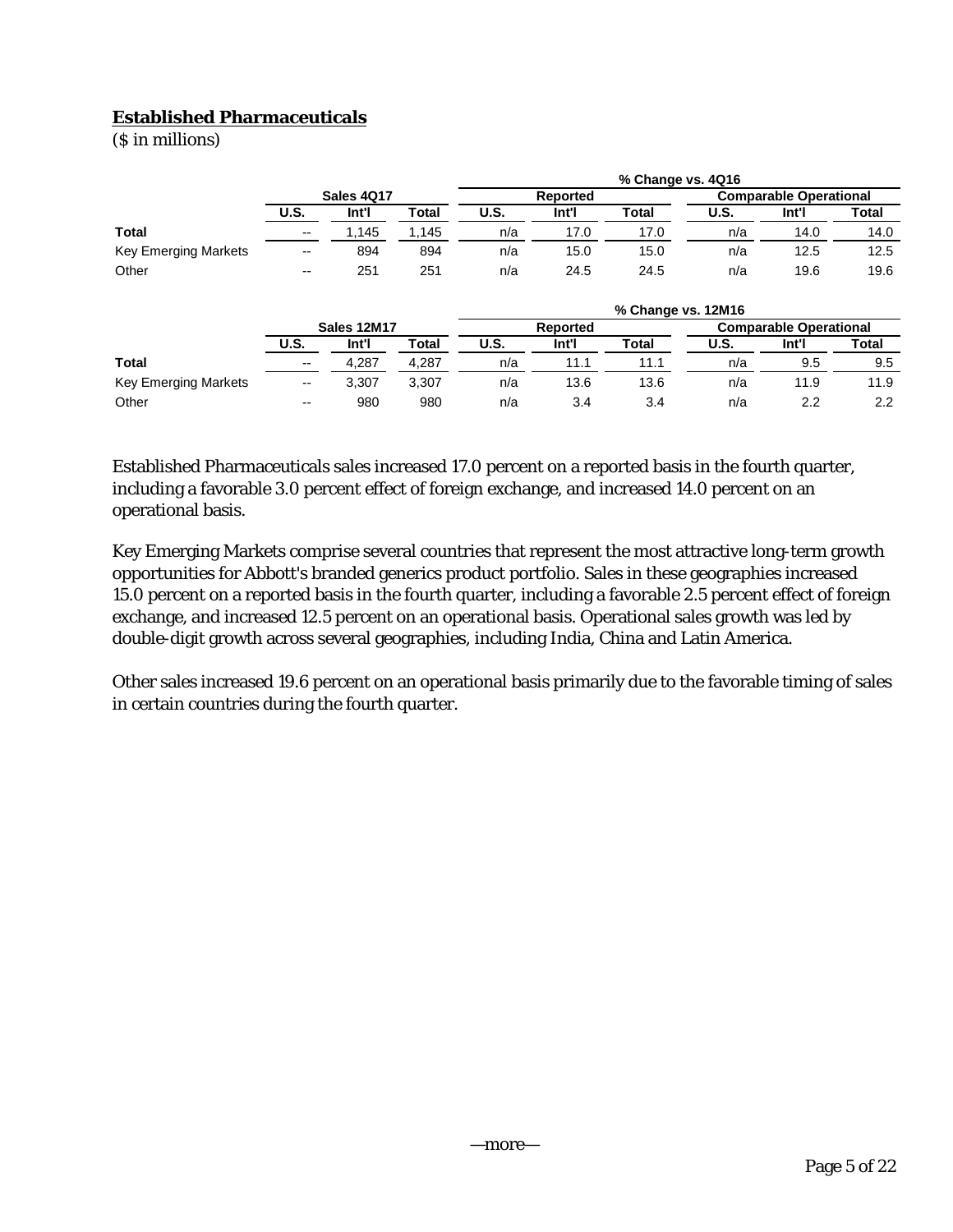# **Medical Devices**

(\$ in millions)

| $(9$ in miniving                   |             |                   |       | % Change vs. 4Q16 |          |       |             |                               |       |  |
|------------------------------------|-------------|-------------------|-------|-------------------|----------|-------|-------------|-------------------------------|-------|--|
|                                    |             | <b>Sales 4017</b> |       |                   | Reported |       |             | <b>Comparable Operational</b> |       |  |
|                                    | <b>U.S.</b> | Int'l             | Total | U.S.              | Int'l    | Total | <b>U.S.</b> | Int'l                         | Total |  |
| <b>Total</b>                       | ,206        | 1,531             | 2,737 | 129.0             | 85.1     | 102.2 | 10.5        | 8.8                           | 9.6   |  |
| Cardiovascular and Neuromodulation | 1.114       | 1.210             | 2,324 | 263.4             | 192.2    | 222.5 | 10.9        | 3.5                           | 6.9   |  |
| Rhythm Management                  | 247         | 282               | 529   | n/m               | n/m      | n/m   | 5.8         | (1.2)                         | 2.0   |  |
| Electrophysiology                  | 163         | 218               | 381   | n/m               | n/m      | n/m   | 16.4        | 15.8                          | 16.1  |  |
| <b>Heart Failure</b>               | 128         | 44                | 172   | n/m               | n/m      | n/m   | 10.9        | 14.0                          | 11.6  |  |
| Vascular                           | 289         | 445               | 734   | 9.5               | 22.7     | 17.2  | (1.1)       | (1.9)                         | (1.6) |  |
| <b>Structural Heart</b>            | 112         | 178               | 290   | 174.7             | 246.2    | 214.4 | 15.8        | 9.4                           | 11.9  |  |
| Neuromodulation                    | 175         | 43                | 218   | n/m               | n/m      | n/m   | 37.4        | 4.4                           | 29.5  |  |
| Diabetes Care                      | 92          | 321               | 413   | 6.7               | 43.4     | 33.2  | 6.7         | 35.6                          | 27.6  |  |

|                                    |             |             |        | % Change vs. 12M16 |                 |              |        |                               |       |  |
|------------------------------------|-------------|-------------|--------|--------------------|-----------------|--------------|--------|-------------------------------|-------|--|
|                                    |             | Sales 12M17 |        |                    | <b>Reported</b> |              |        | <b>Comparable Operational</b> |       |  |
|                                    | <b>U.S.</b> | Int'l       | Total  | U.S.               | Int'l           | <b>Total</b> | U.S.   | Int'l                         | Total |  |
| Total                              | 4,710       | 5,615       | 10,325 | 130.1              | 76.3            | 97.3         | 4.7    | 6.6                           | 5.7   |  |
| Cardiovascular and Neuromodulation | 4,378       | 4,533       | 8,911  | 251.1              | 175.0           | 207.7        | 4.9    | 2.1                           | 3.4   |  |
| Rhythm Management                  | 1,030       | 1,073       | 2,103  | n/m                | n/m             | n/m          | (11.4) | (4.6)                         | (8.0) |  |
| Electrophysiology                  | 609         | 773         | 1,382  | n/m                | n/m             | n/m          | 11.9   | 12.0                          | 12.0  |  |
| <b>Heart Failure</b>               | 491         | 152         | 643    | n/m                | n/m             | n/m          | 2.9    | 11.4                          | 4.8   |  |
| Vascular                           | 1,180       | 1,712       | 2,892  | 9.2                | 18.0            | 14.2         | (2.0)  | (1.9)                         | (1.9) |  |
| <b>Structural Heart</b>            | 432         | 651         | 1.083  | 177.0              | 232.4           | 207.8        | 15.0   | 9.6                           | 11.7  |  |
| Neuromodulation                    | 636         | 172         | 808    | n/m                | n/m             | n/m          | 53.8   | 13.9                          | 43.2  |  |
| Diabetes Care                      | 332         | 1,082       | 1.414  | 2.1                | 32.4            | 23.8         | 2.1    | 31.0                          | 22.8  |  |

Worldwide Medical Devices sales increased 102.2 percent on a reported basis in the fourth quarter. On a comparable operational basis, sales increased 9.6 percent. Refer to pages 17 and 18 for a reconciliation of comparable historical revenue.

In Cardiovascular and Neuromodulation, worldwide sales in the fourth quarter were led by double-digit growth in Electrophysiology, Heart Failure, Structural Heart and Neuromodulation. In Electrophysiology, during the fourth quarter, Abbott initiated the U.S. launch of its Confirm Rx Insertable Cardiac Monitor (ICM), the world's first and only smartphone-compatible ICM designed to help physicians remotely identify cardiac arrhythmias. Growth in Structural Heart was driven by MitraClip®, Abbott's market-leading device for the minimally-invasive treatment of mitral regurgitation. In Heart Failure, sales growth was led by market uptake of Abbott's HeartMate 3™ system, which received U.S. FDA approval in the third quarter of 2017. In Neuromodulation, strong double-digit growth was led by several recently launched products for the treatment of chronic pain and movement disorders.

In the fourth quarter, in Rhythm Management, Abbott received U.S. FDA approval for MR-conditional labeling for its Quadra Assura and Quadra Assura MP cardiac resynchronization therapy defibrillator (CRT-D) devices and its Fortify Assura implantable cardioverter defibrillator (ICD). In Vascular, Abbott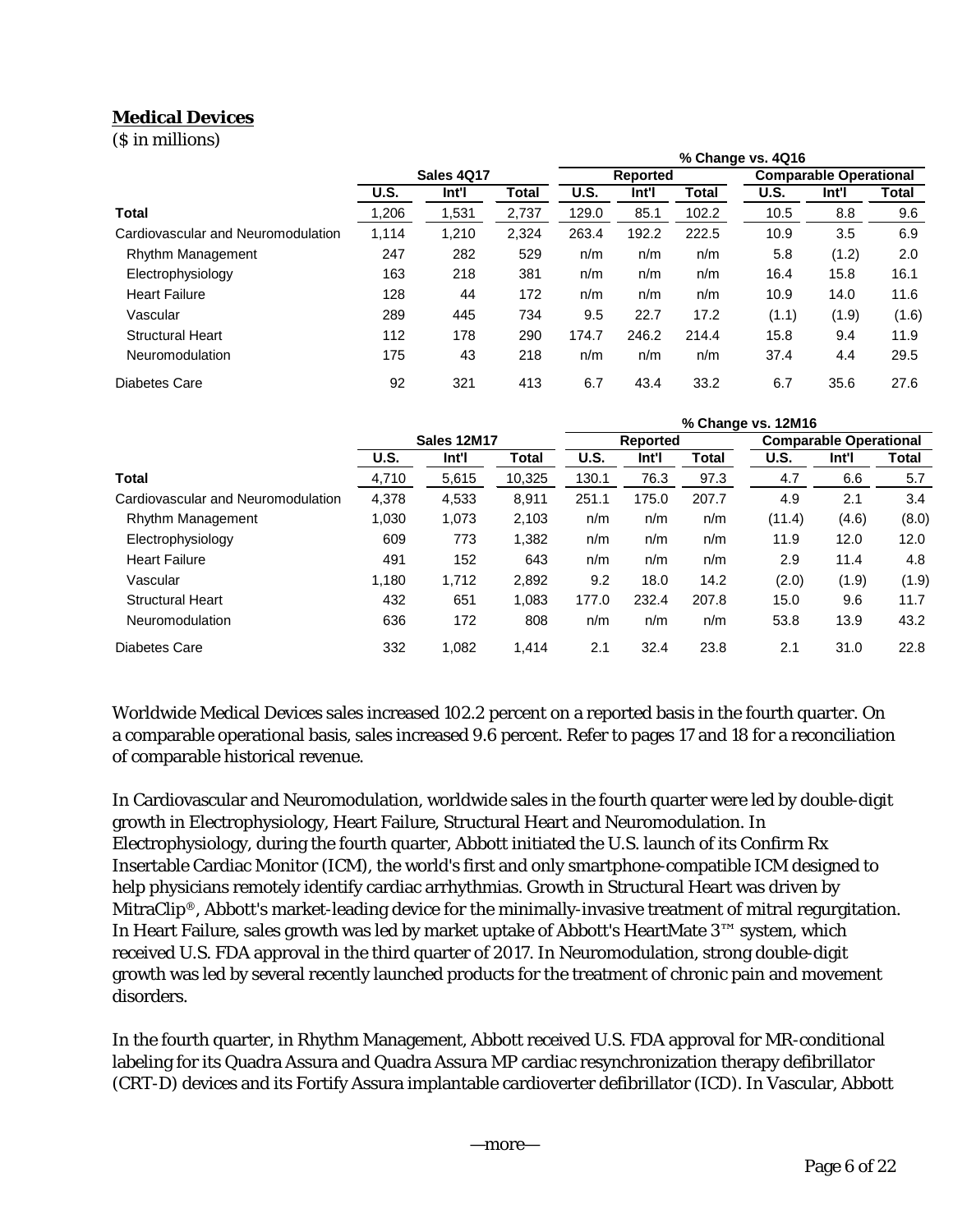obtained CE Mark for its XIENCE Sierra drug-eluting coronary stent system, which enhances its competitive position in this category of the market.

In Diabetes Care, worldwide sales increased 33.2 percent on a reported basis in the fourth quarter, including a favorable 5.6 percent effect of foreign exchange, and increased 27.6 percent on an operational basis. Strong double-digit international sales growth was led by FreeStyle Libre, Abbott's revolutionary CGM system. FreeStyle Libre is the only CGM system available that comes factorycalibrated and removes the need for routine fingersticks<sup>3</sup> for people with diabetes. During the fourth quarter, Abbott initiated the U.S. launch of FreeStyle Libre, and in January 2018, Abbott announced that FreeStyle Libre is now available and approved for coverage by CMS.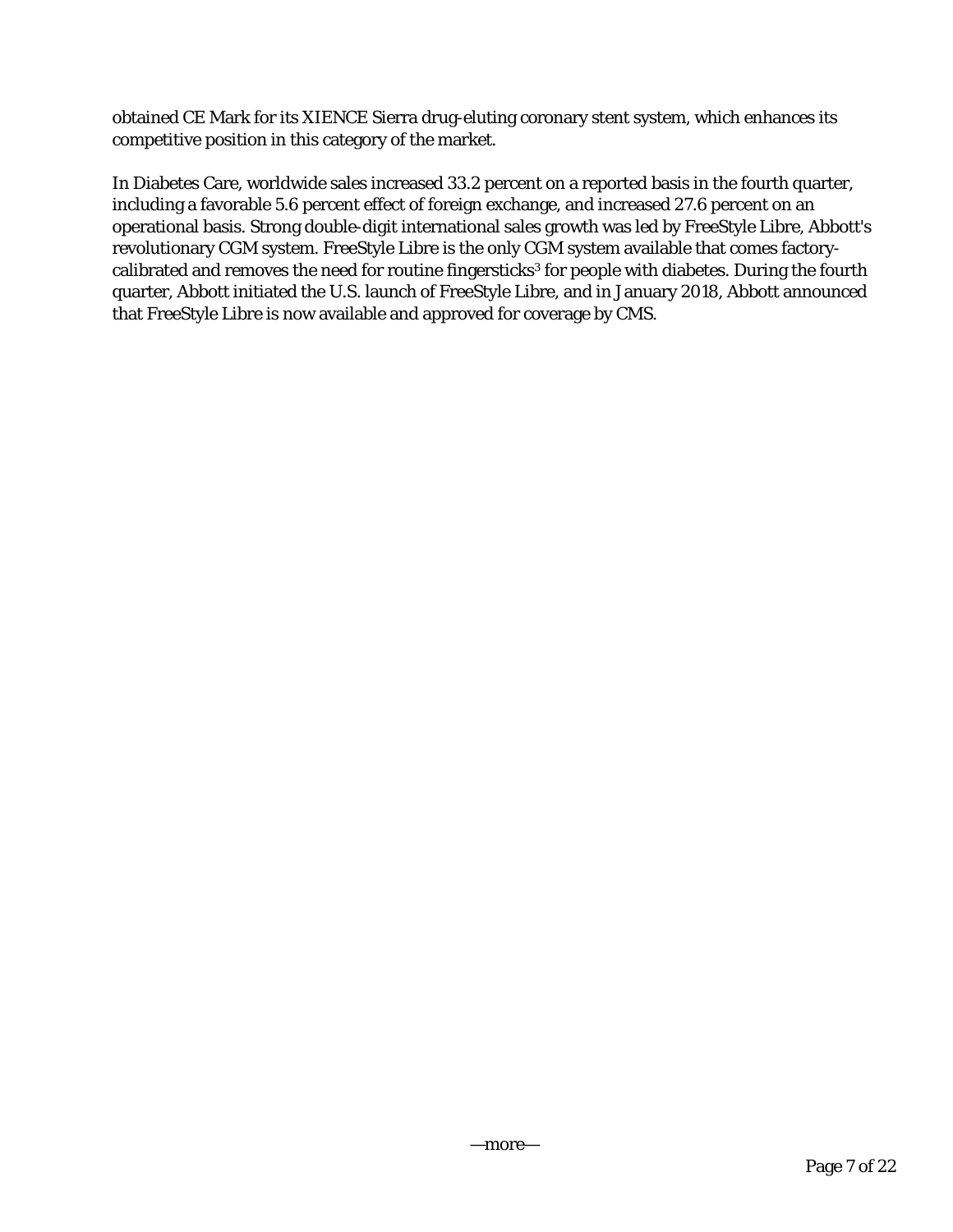## **ABBOTT ISSUES FINANCIAL OUTLOOK FOR 2018**

Abbott is issuing full-year 2018 guidance for diluted earnings per share from continuing operations under Generally Accepted Accounting Principles (GAAP) of \$1.22 to \$1.32.

Abbott forecasts net specified items for the full year 2018 of approximately \$1.58 per share. Specified items include intangible amortization expense, acquisition-related expenses, charges associated with cost reduction initiatives and other expenses.

Excluding specified items, projected adjusted diluted earnings per share from continuing operations would be \$2.80 to \$2.90 for the full year 2018.

Abbott is issuing first-quarter 2018 guidance for diluted earnings per share from continuing operations under GAAP of \$0.16 to \$0.18. Abbott forecasts specified items for the first quarter of \$0.41 per share primarily related to intangible amortization expense, acquisition-related expenses, cost reduction initiatives and other expenses. Excluding specified items, projected adjusted diluted earnings per share from continuing operations would be \$0.57 to \$0.59.

Abbott has stated its commitment to reduce its debt levels following the recent acquisitions of St. Jude Medical and Alere, Inc. For the full year 2017, Abbott generated operating cash flow in excess of \$5.0 billion and free cash flow<sup>4</sup> in excess of \$4.0 billion. In January 2018, Abbott repaid \$4.0 billion of debt and anticipates additional debt repayments throughout 2018.

## **ABBOTT ANNOUNCES INCREASE IN QUARTERLY DIVIDEND**

On Dec. 15, 2017, the board of directors of Abbott increased the company's quarterly dividend to \$0.280 per share from \$0.265 per share. Abbott's cash dividend is payable Feb. 15, 2018, to shareholders of record at the close of business on Jan. 12, 2018. This marks the 376th consecutive quarterly dividend to be paid by Abbott.

Abbott has increased its dividend payout for 46 consecutive years and is a member of the S&P 500 Dividend Aristocrats Index, which tracks companies that have annually increased their dividend for at least 25 consecutive years.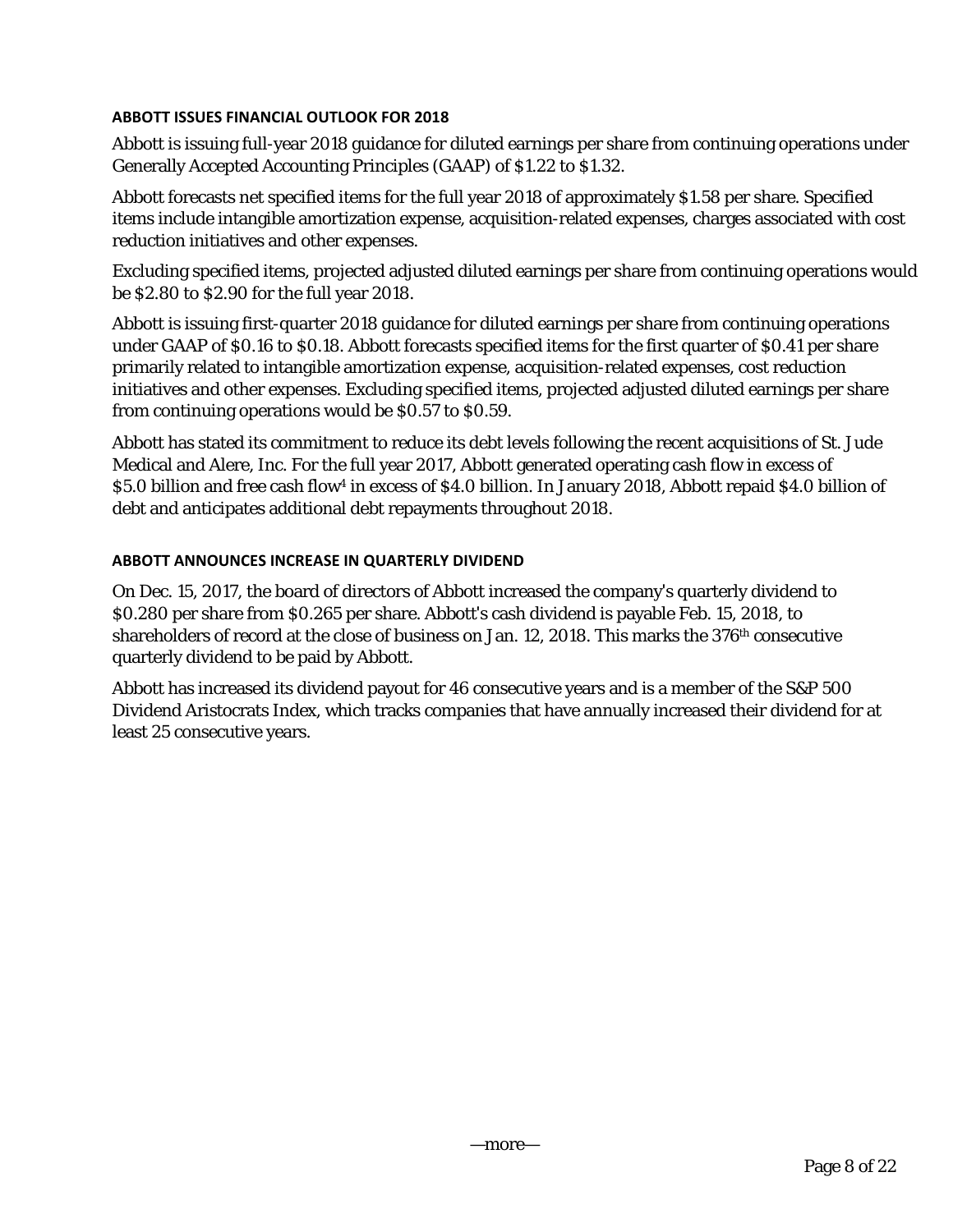## **About Abbott:**

Abbott is a global healthcare company devoted to improving life through the development of products and technologies that span the breadth of healthcare. With a portfolio of leading, science-based offerings in diagnostics, medical devices, nutritionals and branded generic pharmaceuticals, Abbott serves people in more than 150 countries and employs approximately 99,000 people.

Visit Abbott at www.abbott.com and connect with us on Twitter at @AbbottNews.

Abbott will webcast its live fourth-quarter earnings conference call through its Investor Relations website at www.abbottinvestor.com at 8 a.m. Central time today. An archived edition of the call will be available later that day.

# **— Private Securities Litigation Reform Act of 1995 — A Caution Concerning Forward-Looking Statements**

*Some statements in this news release may be forward-looking statements for purposes of the Private Securities Litigation Reform Act of 1995. Abbott cautions that these forward-looking statements are subject to risks and uncertainties that may cause actual results to differ materially from those indicated in the forward-looking statements. Economic, competitive, governmental, technological and other factors that may affect Abbott's operations are discussed in Item 1A, "Risk Factors'' to our Annual Report on Securities and Exchange Commission Form 10-K for the year ended Dec. 31, 2016, and are incorporated by reference. Abbott undertakes no obligation to release publicly any revisions to forward-looking statements as a result of subsequent events or developments, except as required by law.* 

## **Abbott Financial:**

Scott Leinenweber, (224) 668-0791 Michael Comilla, (224) 668-1872 Jeffrey Byrne, (224) 668-8808

## **Abbott Media:**

Darcy Ross, (224) 667-3655

<sup>1</sup> The provisional estimate of the impact of U.S. tax reform recorded in the fourth quarter of 2017 is based on Abbott's initial analysis of the Tax Cuts and Jobs Act and may be adjusted in future periods due to, among other things, additional analysis performed by Abbott and additional guidance that may be issued by the U.S. Department of the Treasury.

<sup>2</sup> Full-year 2018 guidance for diluted EPS from continuing operations on a GAAP basis represents 535.0 percent growth at the midpoint of the range.

<sup>3</sup> Fingersticks are required for treatment decisions when you see Check Blood Glucose symbol, when symptoms do not match system readings, when you suspect readings may be inaccurate, or when you experience symptoms that may be due to high or low blood glucose.

<sup>4</sup> Free cash flow equals operating cash flow less capital expenditures. In 2017, capital expenditures totaled approximately \$1 billion.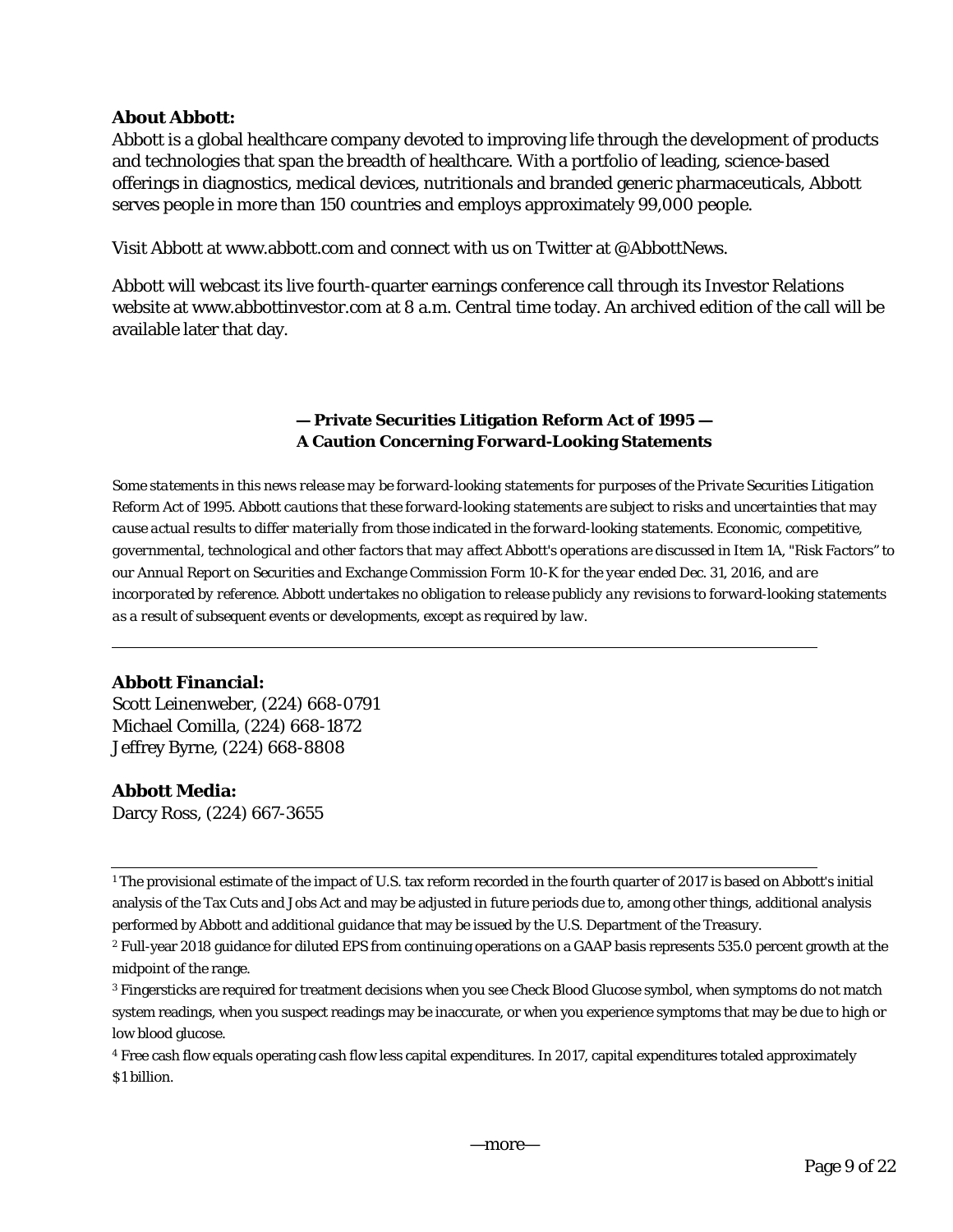# Abbott Laboratories and Subsidiaries Condensed Consolidated Statement of Earnings Fourth Quarter Ended December 31, 2017 and 2016 (in millions, except per share data) (unaudited)

|                                                           | 4Q17     | 4Q16    | % Change |    |
|-----------------------------------------------------------|----------|---------|----------|----|
| <b>Net Sales</b>                                          | \$7,589  | \$5,333 | 42.3     |    |
| Cost of products sold, excluding amortization expense     | 3,263    | 2,312   | 41.1     |    |
| Amortization of intangible assets                         | 560      | 121     | n/m      |    |
| Research and development                                  | 613      | 343     | 78.9     |    |
| Selling, general, and administrative                      | 2,462    | 1,609   | 52.9     |    |
| <b>Total Operating Cost and Expenses</b>                  | 6,898    | 4,385   | 57.3     |    |
| Operating earnings                                        | 691      | 948     | (27.0)   |    |
| Interest expense, net                                     | 211      | 129     | 63.4     |    |
| Net foreign exchange (gain) loss                          |          | (2)     | n/m      |    |
| Other (income) expense, net                               | (94)     | (54)    | 69.4     |    |
| Earnings from Continuing Operations before taxes          | 574      | 875     | (34.5)   |    |
| Tax expense on Earnings from Continuing Operations        | 1,438    | 110     | n/m      | 1) |
| Earnings (Loss) from Continuing Operations                | (864)    | 765     | n/m      |    |
| Earnings from Discontinued Operations, net of taxes       | 36       | 33      | 8.4      | 2) |
| Gain on Sale of Discontinued Operations, net of taxes     |          |         |          |    |
| Net Earnings from Discontinued Operations, net of taxes   | 36       | 33      | 8.4      |    |
| Net Earnings (Loss)                                       | \$(828)  | \$798   | n/m      |    |
| Earnings from Continuing Operations, excluding            |          |         |          |    |
| Specified Items, as described below                       | \$1,303  | \$971   | 34.2     | 3) |
| Diluted Earnings (Loss) per Common Share from:            |          |         |          |    |
| <b>Continuing Operations</b>                              | \$(0.50) | \$0.51  | n/m      |    |
| <b>Discontinued Operations</b>                            | 0.02     | 0.02    |          |    |
| Total                                                     | \$(0.48) | \$0.53  | n/m      |    |
| Diluted Earnings per Common Share from Continuing         |          |         |          |    |
| Operations, excluding Specified Items, as described below | \$0.74   | \$0.65  | 13.8     | 3) |
| Average Number of Common Shares Outstanding               |          |         |          |    |
| Plus Dilutive Common Stock Options                        | 1,746    | 1,483   |          | 4) |

## NOTES:

See tables on page 14 for an explanation of certain non-GAAP financial information.

n/m = Percent change is not meaningful.

See footnotes on the following page.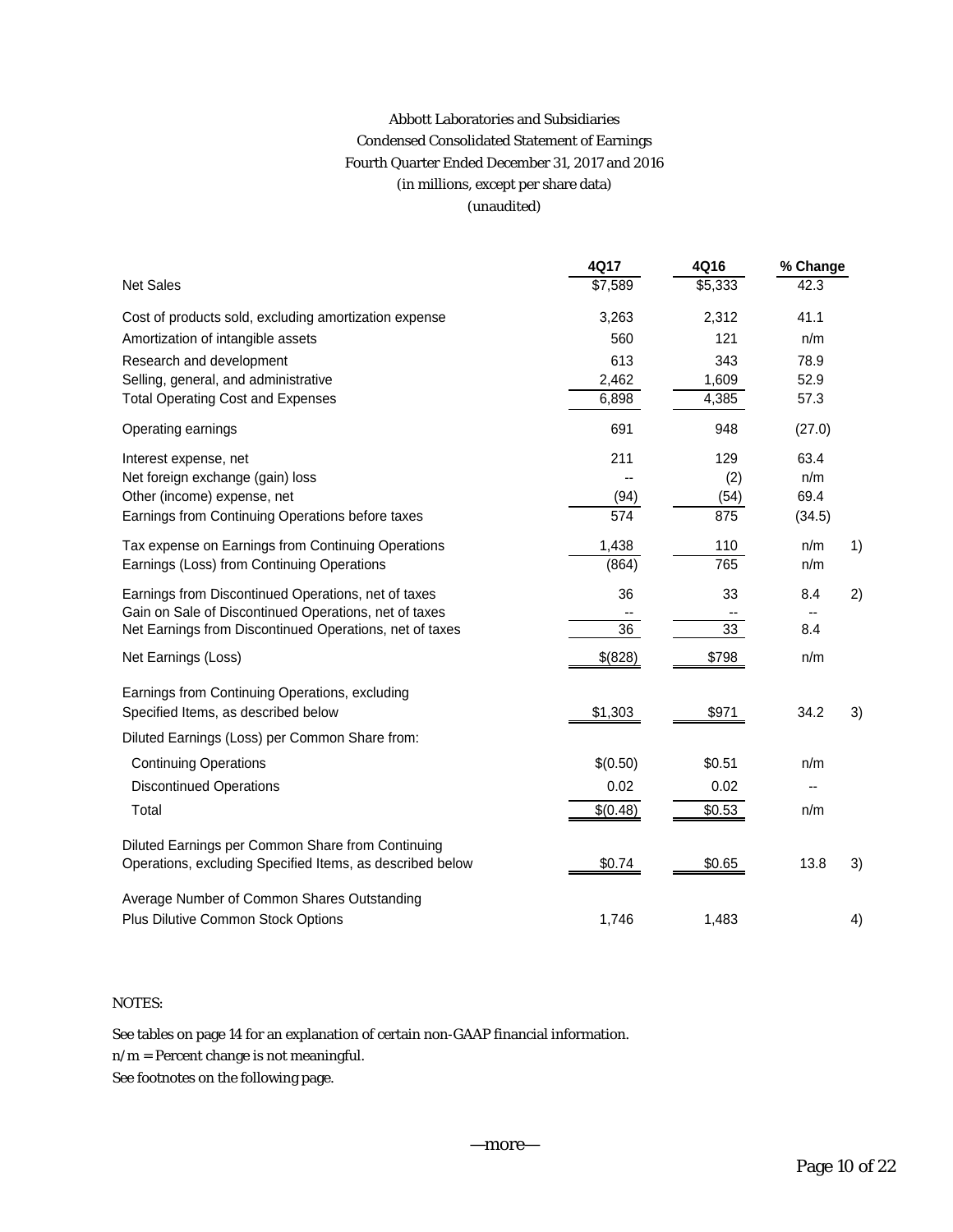- 1) 2017 Tax expense on Earnings from Continuing Operations includes net expense of \$1.46 billion for the estimated impact of U.S. tax reform. The provisional estimate of the impact of U.S. tax reform is based on Abbott's initial analysis of the Tax Cuts and Jobs Act and may be adjusted in future periods due to, among other things, additional analysis performed by Abbott and additional guidance that may be issued by the U.S. Department of the Treasury.
- 2) 2017 and 2016 Earnings and Diluted Earnings per Common Share from Discontinued Operations primarily reflect net favorable adjustments to tax expense as a result of the resolution of various tax positions from previous years related to discontinued operations.
- 3) 2017 Earnings from Continuing Operations, excluding Specified Items, excludes net after-tax charges of \$2.167 billion, or \$1.24 per share, for the estimated impact of U.S. tax reform, intangible amortization expense and expenses primarily associated with acquisitions, restructuring actions and other expenses.

2016 Earnings from Continuing Operations, excluding Specified Items, excludes net after-tax charges of \$206 million, or \$0.14 per share, for intangible amortization expense, expenses primarily associated with acquisitions, including bridge facility fees and other debt related costs, charges related to cost reduction initiatives and other expenses.

4) 2017 Average number of common shares outstanding excludes approximately 12.2 million shares related to dilutive common stock options, which would be antidilutive as a result of the loss in the quarter.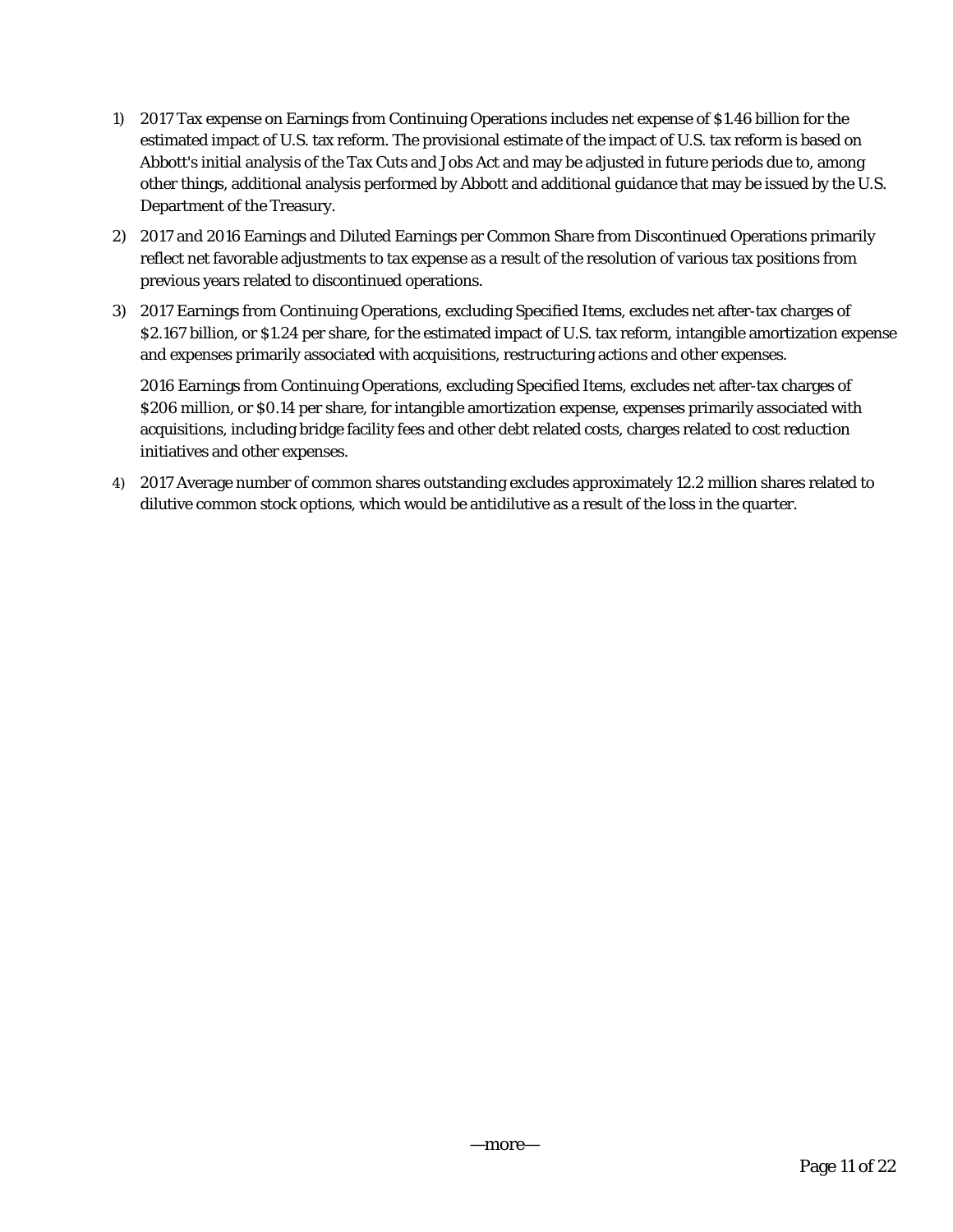# Abbott Laboratories and Subsidiaries Condensed Consolidated Statement of Earnings Year Ended December 31, 2017 and 2016 (in millions, except per share data) (unaudited)

|                                                           | 12M17    | 12M16    | % Change |    |
|-----------------------------------------------------------|----------|----------|----------|----|
| <b>Net Sales</b>                                          | \$27,390 | \$20,853 | 31.3     |    |
| Cost of products sold, excluding amortization expense     | 12,337   | 9,024    | 36.7     |    |
| Amortization of intangible assets                         | 1,975    | 550      | n/m      |    |
| Research and development                                  | 2,235    | 1,422    | 57.2     |    |
| Selling, general, and administrative                      | 9,117    | 6,672    | 36.6     |    |
| <b>Total Operating Cost and Expenses</b>                  | 25,664   | 17,668   | 45.2     |    |
| Operating earnings                                        | 1,726    | 3,185    | (45.8)   |    |
| Interest expense, net                                     | 780      | 332      | n/m      |    |
| Net foreign exchange (gain) loss                          | (34)     | 495      | n/m      | 1) |
| Other (income) expense, net                               | (1,251)  | 945      | n/m      | 2) |
| Earnings from Continuing Operations before taxes          | 2,231    | 1,413    | 57.8     |    |
| Tax expense on Earnings from Continuing Operations        | 1,878    | 350      | n/m      | 3) |
| Earnings from Continuing Operations                       | 353      | 1,063    | (66.8)   |    |
| Earnings from Discontinued Operations, net of taxes       | 124      | 321      | (61.4)   |    |
| Gain on Sale of Discontinued Operations, net of taxes     |          | 16       | n/m      |    |
| Net Earnings from Discontinued Operations, net of taxes   | 124      | 337      | (63.3)   | 4) |
| Net Earnings                                              | \$477    | \$1,400  | (65.9)   |    |
| Earnings from Continuing Operations, excluding            |          |          |          |    |
| Specified Items, as described below                       | \$4,400  | \$3,281  | 34.1     | 5) |
| Diluted Earnings per Common Share from:                   |          |          |          |    |
| <b>Continuing Operations</b>                              | \$0.20   | \$0.71   | (71.8)   |    |
| <b>Discontinued Operations</b>                            | 0.07     | 0.23     | (69.6)   | 4) |
| Total                                                     | \$0.27   | \$0.94   | (71.3)   |    |
| Diluted Earnings per Common Share from Continuing         |          |          |          |    |
| Operations, excluding Specified Items, as described below | \$2.50   | \$2.20   | 13.6     | 5) |
| Average Number of Common Shares Outstanding               |          |          |          |    |
| Plus Dilutive Common Stock Options                        | 1,749    | 1,483    |          |    |

## NOTES:

See tables on page 15 for an explanation of certain non-GAAP financial information.

n/m = Percent change is not meaningful.

See footnotes on the following page.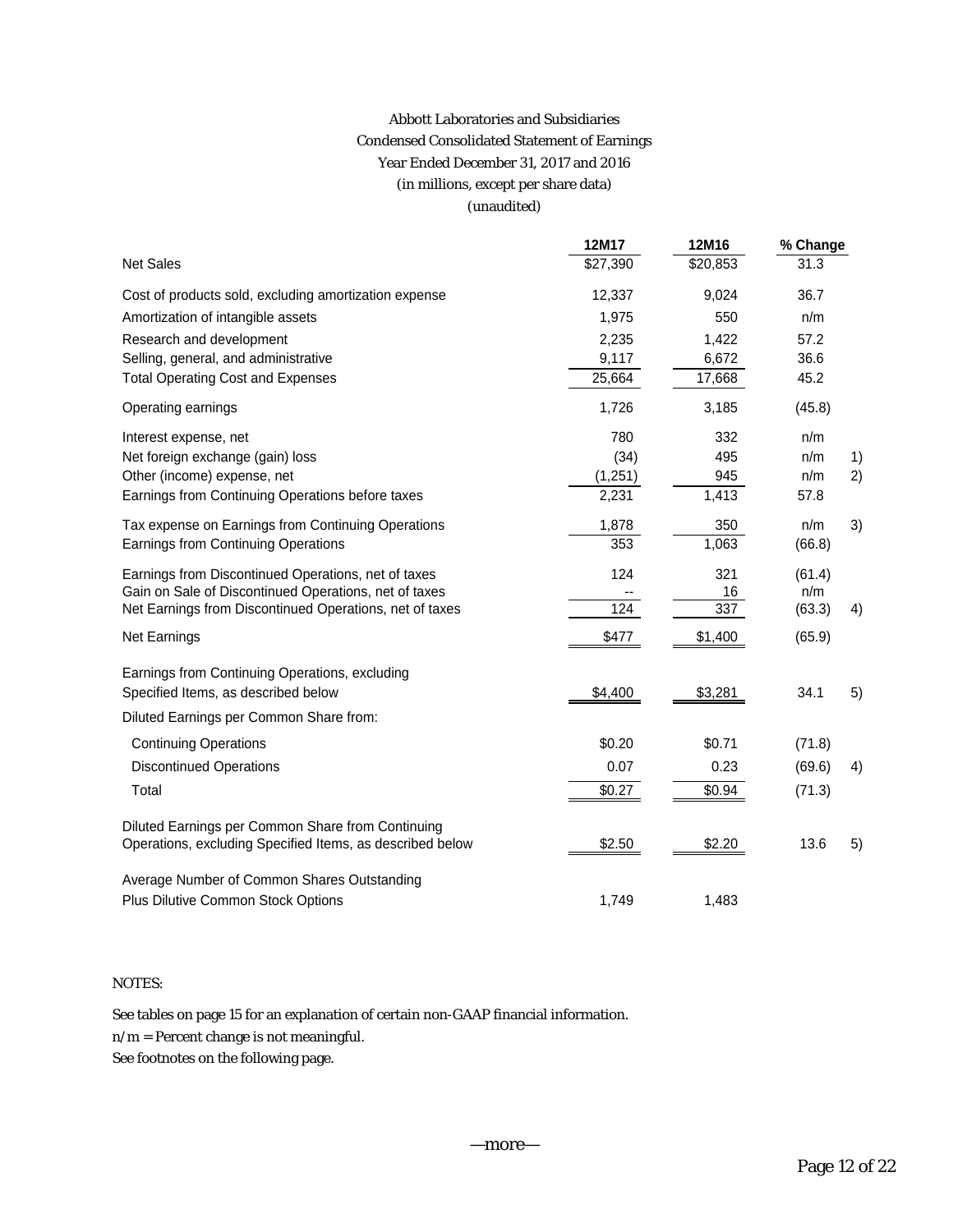- 1) 2016 Net foreign exchange (gain) loss includes a loss of \$480 million related to the revaluation of Abbott's net monetary assets in Venezuela using the Dicom exchange rate, which is the Venezuelan government's official floating exchange rate.
- 2) 2017 Other (income) expense, net includes a pretax gain of \$1.163 billion from the sale of the AMO business.

2016 Other (income) expense, net includes a charge of \$947 million related to an adjustment of Abbott's holdings of Mylan N.V. ordinary shares to reflect the share price as of Sept. 30, 2016.

3) 2017 Tax expense on Earnings from Continuing Operations includes the net expense of \$1.46 billion for the estimated impact of U.S. tax reform, as well as the tax associated with a \$1.163 billion pretax gain on the sale of the AMO business. The provisional estimate of the impact of U.S. tax reform is based on Abbott's initial analysis of the Tax Cuts and Jobs Act and may be adjusted in future periods due to, among other things, additional analysis performed by Abbott and additional guidance that may be issued by the U.S. Department of the Treasury.

2016 Tax expense on Earnings from Continuing Operations includes the impact of a net tax benefit of approximately \$225 million, primarily as a result of the resolution of various tax positions from prior years, partially offset by the unfavorable impact of non-deductible foreign exchange losses related to Venezuela and an adjustment to the equity investment in Mylan and the recognition of deferred taxes associated with the sale of the AMO business.

- 4) 2017 and 2016 Earnings, net of taxes and Diluted Earnings per Common Share from Discontinued Operations, primarily relates to a net tax benefit as a result of the resolution of various tax positions from prior years.
- 5) 2017 Earnings and Diluted Earnings per Common Share from Continuing Operations, excluding Specified Items, excludes net after-tax charges of \$4.047 billion, or \$2.30 per share, for the estimated impact of U.S. tax reform, intangible amortization expense and other expenses primarily associated with acquisitions and restructuring actions, partially offset by a gain on the sale of the AMO business.

2016 Earnings and Diluted Earnings per Common Share from Continuing Operations, excluding Specified Items, excludes net after-tax charges of \$2.218 billion, or \$1.49 per share, for intangible amortization expense, the foreign exchange loss related to Venezuela, an adjustment to the equity investment in Mylan, expenses associated with acquisitions, including bridge facility fees, other charges related to cost reduction initiatives and other expenses and the recognition of deferred taxes associated with the sale of AMO, partially offset by the favorable impact of a net tax benefit as a result of the resolution of various tax positions from prior years.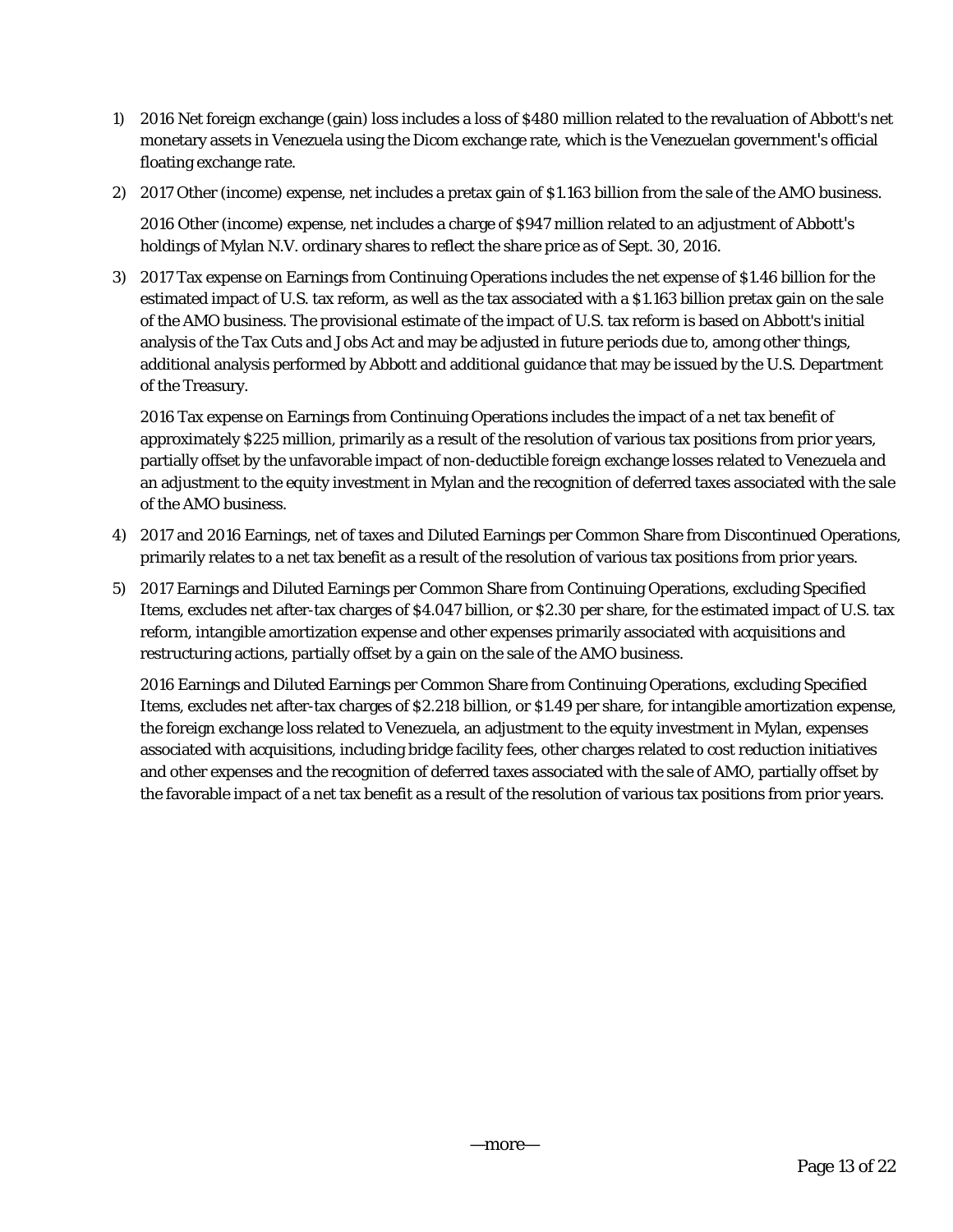## **NON‐GAAP RECONCILIATION OF FINANCIAL INFORMATION FROM CONTINUING OPERATIONS**

## Abbott Laboratories and Subsidiaries

Non-GAAP Reconciliation of Financial Information From Continuing Operations

#### Fourth Quarter Ended December 31, 2017 and 2016

#### (in millions, except per share data)

#### (unaudited)

|                                                              |                          | 4Q17                             |                       |                        |
|--------------------------------------------------------------|--------------------------|----------------------------------|-----------------------|------------------------|
|                                                              | As<br>Reported<br>(GAAP) | <b>Specified</b><br><b>Items</b> | As<br><b>Adjusted</b> | $%$ to<br><b>Sales</b> |
| Intangible Amortization                                      | \$560                    | \$(560)                          |                       |                        |
| Gross Margin                                                 | 3,766                    | 694                              | \$4,460               | 58.8%                  |
| R&D                                                          | 613                      | (90)                             | 523                   | 6.9%                   |
| SG&A                                                         | 2,462                    | (266)                            | 2,196                 | 28.9%                  |
| Interest expense, net                                        | 211                      | (5)                              | 206                   |                        |
| Other (income) expense, net                                  | (94)                     | 69                               | (25)                  |                        |
| Earnings from Continuing Operations before taxes             | 574                      | 986                              | 1,560                 |                        |
| Tax expense on Earnings from Continuing Operations           | 1,438                    | (1, 181)                         | 257                   |                        |
| Earnings (Loss) from Continuing Operations                   | (864)                    | 2,167                            | 1,303                 |                        |
| Diluted Earnings (Loss) per Share from Continuing Operations | \$(0.50)                 | \$1.24                           | \$0.74                |                        |

Specified items reflect intangible amortization expense of \$560 million and other expenses of \$426 million, primarily associated with acquisitions, restructuring actions and other expenses, and the estimated net impact of U.S. tax reform of \$1.46 billion. See page 19 for additional details regarding specified items.

|                                                              | As<br><b>Reported</b><br>(GAAP) | <b>Specified</b><br>Items | As<br>Adjusted | $%$ to<br><b>Sales</b> |
|--------------------------------------------------------------|---------------------------------|---------------------------|----------------|------------------------|
| Intangible Amortization                                      | \$121                           | \$(121)                   |                |                        |
| Gross Margin                                                 | 2,900                           | 161                       | \$3,061        | 57.4%                  |
| R&D                                                          | 343                             | (9)                       | 334            | 6.3%                   |
| SG&A                                                         | 1,609                           | (99)                      | 1,510          | 28.3%                  |
| Interest expense, net                                        | 129                             | (101)                     | 28             |                        |
| Net foreign exchange (gain) loss                             | (2)                             |                           | (1)            |                        |
| Other (income) expense, net                                  | (54)                            | 52                        | (2)            |                        |
| Earnings from Continuing Operations before taxes             | 875                             | 317                       | 1,192          |                        |
| Tax expense on Earnings from Continuing Operations           | 110                             | 111                       | 221            |                        |
| Earnings (Loss) from Continuing Operations                   | 765                             | 206                       | 971            |                        |
| Diluted Earnings (Loss) per Share from Continuing Operations | \$0.51                          | \$0.14                    | \$0.65         |                        |

Specified items reflect intangible amortization expense of \$121 million and other expenses of \$196 million, primarily associated with acquisitions, including bridge facility fees and other debt related costs, charges related to cost reduction initiatives and other expenses. See page 20 for additional details regarding specified items.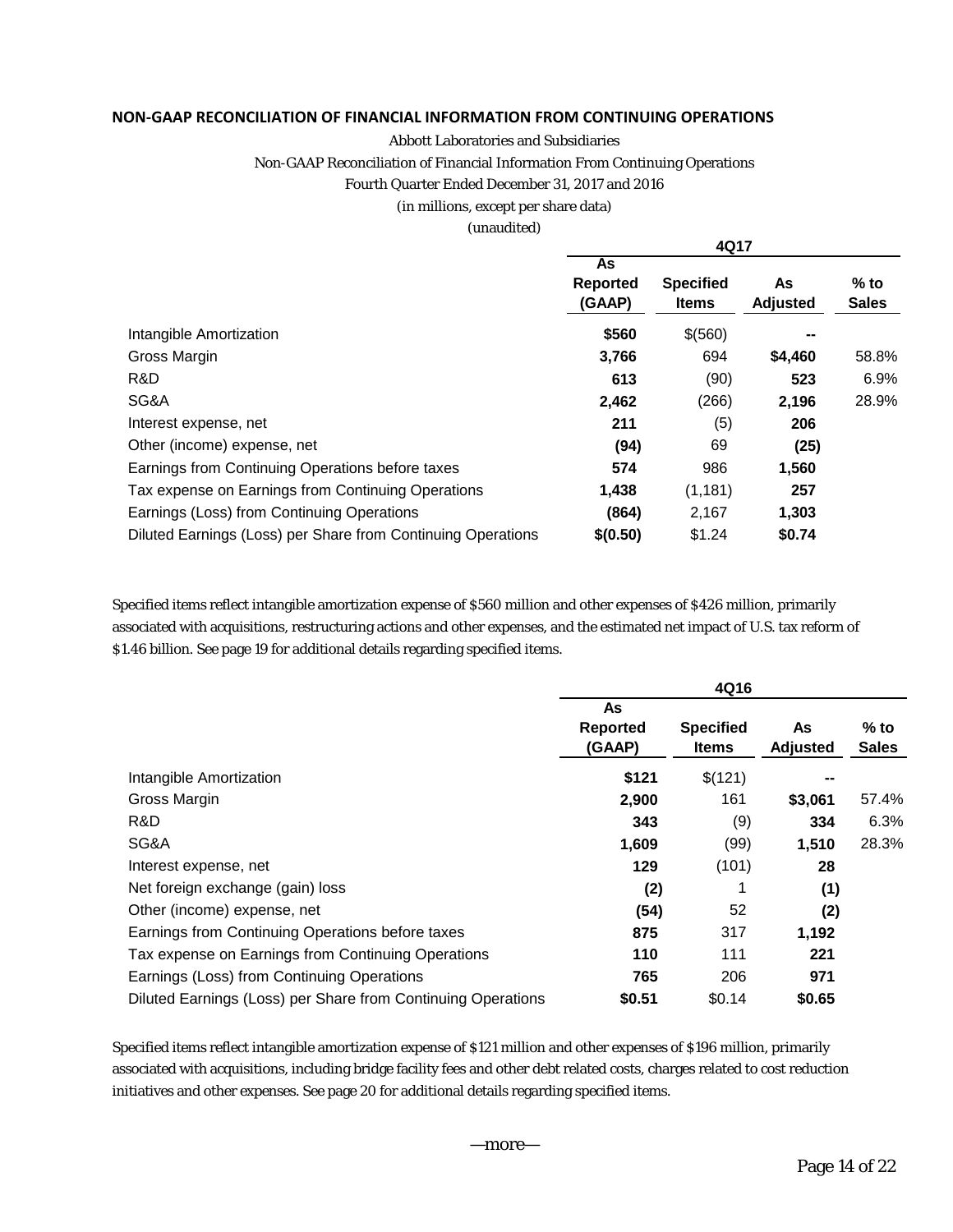#### Abbott Laboratories and Subsidiaries

#### Non-GAAP Reconciliation of Financial Information From Continuing Operations

#### Year Ended December 31, 2017 and 2016

(in millions, except per share data)

#### (unaudited)

|                                                       | 12M17                           |                                  |                       |                        |  |  |  |  |  |
|-------------------------------------------------------|---------------------------------|----------------------------------|-----------------------|------------------------|--|--|--|--|--|
|                                                       | As<br><b>Reported</b><br>(GAAP) | <b>Specified</b><br><b>Items</b> | As<br><b>Adjusted</b> | $%$ to<br><b>Sales</b> |  |  |  |  |  |
| Intangible Amortization                               | \$1,975                         | \$(1,975)                        | --                    |                        |  |  |  |  |  |
| Gross Margin                                          | 13,078                          | 3,153                            | \$16,231              | 59.3%                  |  |  |  |  |  |
| R&D                                                   | 2,235                           | (236)                            | 1,999                 | 7.3%                   |  |  |  |  |  |
| SG&A                                                  | 9,117                           | (861)                            | 8,256                 | 30.1%                  |  |  |  |  |  |
| Interest expense, net                                 | 780                             | (24)                             | 756                   |                        |  |  |  |  |  |
| Other (income) expense, net                           | (1,251)                         | 1,236                            | (15)                  |                        |  |  |  |  |  |
| Earnings from Continuing Operations before taxes      | 2,231                           | 3,038                            | 5,269                 |                        |  |  |  |  |  |
| Tax expense on Earnings from Continuing Operations    | 1.878                           | (1,009)                          | 869                   |                        |  |  |  |  |  |
| Earnings from Continuing Operations                   | 353                             | 4,047                            | 4,400                 |                        |  |  |  |  |  |
| Diluted Earnings per Share from Continuing Operations | \$0.20                          | \$2.30                           | \$2.50                |                        |  |  |  |  |  |

Specified items reflect intangible amortization expense of \$1.975 billion and other expenses of \$2.226 billion, primarily associated with acquisitions, including approximately \$907 million of inventory step-up amortization related to St. Jude Medical and Alere, Inc., charges related to restructuring actions and other expenses, partially offset by a gain of \$1.163 billion from the sale of the AMO business. Tax expense includes the estimated net impact of U.S. tax reform of \$1.46 billion. See page 21 for additional details regarding specified items.

|                                                       | 12M16                           |                           |                |                        |  |  |  |  |  |  |
|-------------------------------------------------------|---------------------------------|---------------------------|----------------|------------------------|--|--|--|--|--|--|
|                                                       | As<br><b>Reported</b><br>(GAAP) | <b>Specified</b><br>Items | As<br>Adjusted | $%$ to<br><b>Sales</b> |  |  |  |  |  |  |
| Intangible Amortization                               | \$550                           | \$(550)                   |                |                        |  |  |  |  |  |  |
| Gross Margin                                          | 11,279                          | 661                       | \$11,940       | 57.3%                  |  |  |  |  |  |  |
| R&D                                                   | 1,422                           | (77)                      | 1,345          | 6.5%                   |  |  |  |  |  |  |
| SG&A                                                  | 6,672                           | (249)                     | 6,423          | 30.8%                  |  |  |  |  |  |  |
| Interest expense, net                                 | 332                             | (240)                     | 92             |                        |  |  |  |  |  |  |
| Net foreign exchange (gain) loss                      | 495                             | (480)                     | 15             |                        |  |  |  |  |  |  |
| Other (income) expense, net                           | 945                             | (910)                     | 35             |                        |  |  |  |  |  |  |
| Earnings from Continuing Operations before taxes      | 1,413                           | 2,617                     | 4,030          |                        |  |  |  |  |  |  |
| Tax expense on Earnings from Continuing Operations    | 350                             | 399                       | 749            |                        |  |  |  |  |  |  |
| Earnings from Continuing Operations                   | 1,063                           | 2,218                     | 3,281          |                        |  |  |  |  |  |  |
| Diluted Earnings per Share from Continuing Operations | \$0.71                          | \$1.49                    | \$2.20         |                        |  |  |  |  |  |  |

Specified items reflect intangible amortization expense of \$550 million, an adjustment to the equity investment in Mylan of \$947 million, the impact of the foreign exchange loss in Venezuela of \$480 million, and other expenses of \$640 million, primarily associated with acquisitions, including bridge facility fees, and charges related to cost reduction initiatives and other expenses and the recognition of approximately \$70 million of deferred taxes associated with the sale of AMO, partially offset by a net tax benefit of approximately \$225 million, primarily as a result of the resolution of various tax positions from prior years. See page 22 for additional details regarding specified items.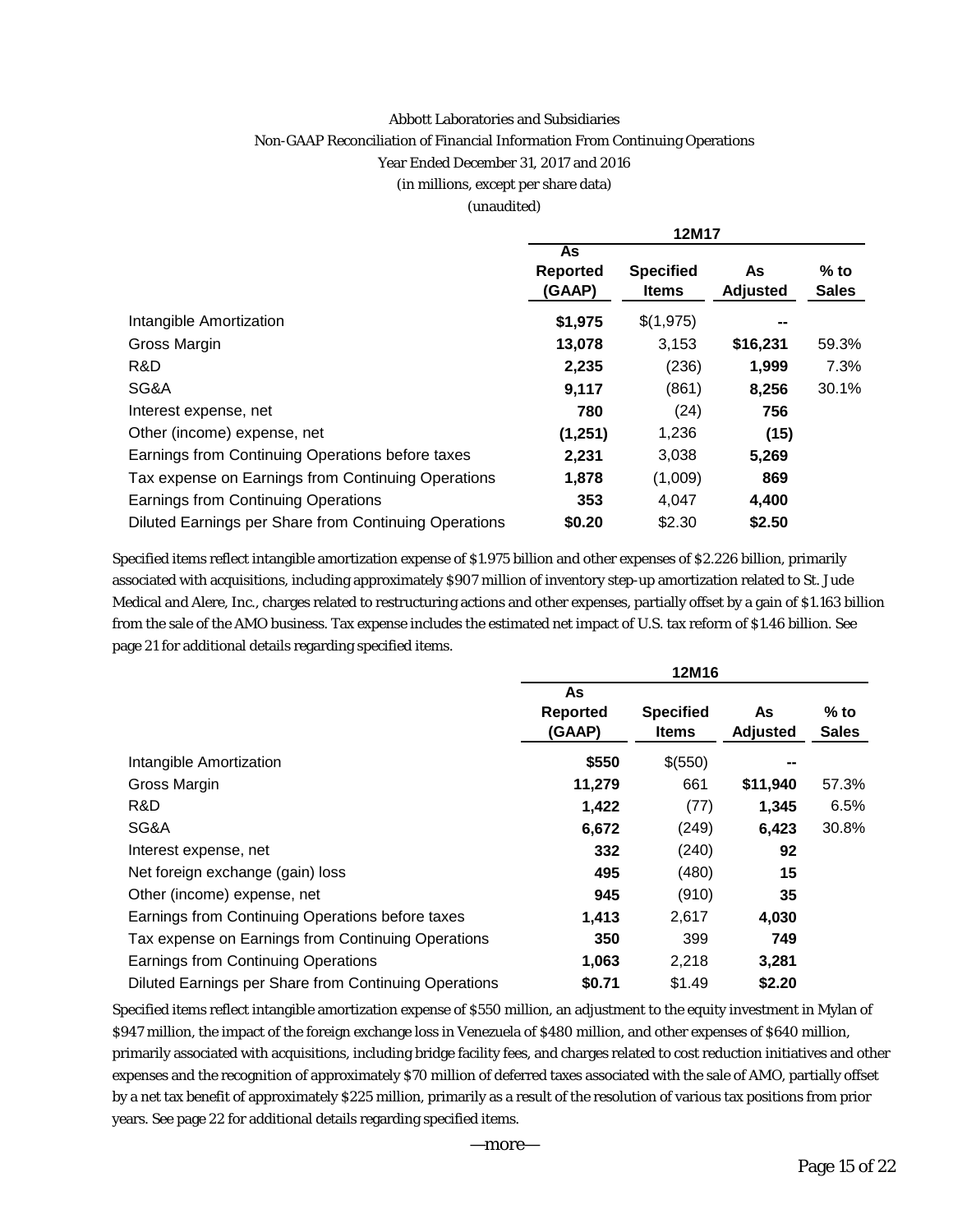## **RECONCILIATION OF TAX RATE FOR CONTINUING OPERATIONS**

A reconciliation of the fourth-quarter tax rates for continuing operations for 2017 and 2016 is shown below:

|                                  |               | 4Q17            |           |
|----------------------------------|---------------|-----------------|-----------|
|                                  | Pre-Tax       | Taxes on        | Tax       |
| $$$ in millions)                 | <b>Income</b> | <b>Earnings</b> | Rate      |
| As reported (GAAP)               | \$574         | \$1,438         | 250.7% 1) |
| Specified items                  | 986           | (1, 181)        |           |
| <b>Excluding specified items</b> | \$1,560       | \$257           | 16.5%     |
|                                  |               | 4Q16            |           |
|                                  | Pre-Tax       | Taxes on        | Tax       |
| $($$ in millions)                | <b>Income</b> | <b>Earnings</b> | Rate      |
| As reported (GAAP)               | \$875         | \$110           | 12.7%     |
| Specified items                  | 317           | 111             |           |
| <b>Excluding specified items</b> | \$1,192       | \$221           | 18.6%     |

1) Reported tax rate on a GAAP basis for the fourth quarter of 2017 includes the estimated net impact of U.S. tax reform of \$1.46 billion and the impact of approximately \$30 million in excess tax benefits associated with share-based compensation.

A reconciliation of the full-year tax rates for continuing operations for 2017 and 2016 is shown below:

|                                  | <b>Pre-Tax</b> | Taxes on        | <b>Tax</b>  |
|----------------------------------|----------------|-----------------|-------------|
| $$$ in millions)                 | <b>Income</b>  | <b>Earnings</b> | Rate        |
| As reported (GAAP)               | \$2,231        | \$1,878         | $84.2\%$ 2) |
| Specified items                  | 3,038          | (1,009)         |             |
| <b>Excluding specified items</b> | \$5,269        | \$869           | 16.5%       |
|                                  |                | 12M16           |             |
|                                  | Pre-Tax        | Taxes on        | Tax         |
| $$$ in millions)                 | <b>Income</b>  | <b>Earnings</b> | Rate        |
| As reported (GAAP)               | \$1,413        | \$350           | 24.8%       |
| Specified items                  | 2,617          | 399             |             |
| <b>Excluding specified items</b> | \$4,030        | \$749           | 18.6%       |

2) Reported tax rate on a GAAP basis for 2017 includes the estimated net impact of U.S. tax reform of \$1.46 billion, the impact of taxes associated with a \$1.163 billion pre-tax gain on the sale of the AMO business and the impact of approximately \$120 million in excess tax benefits associated with share-based compensation.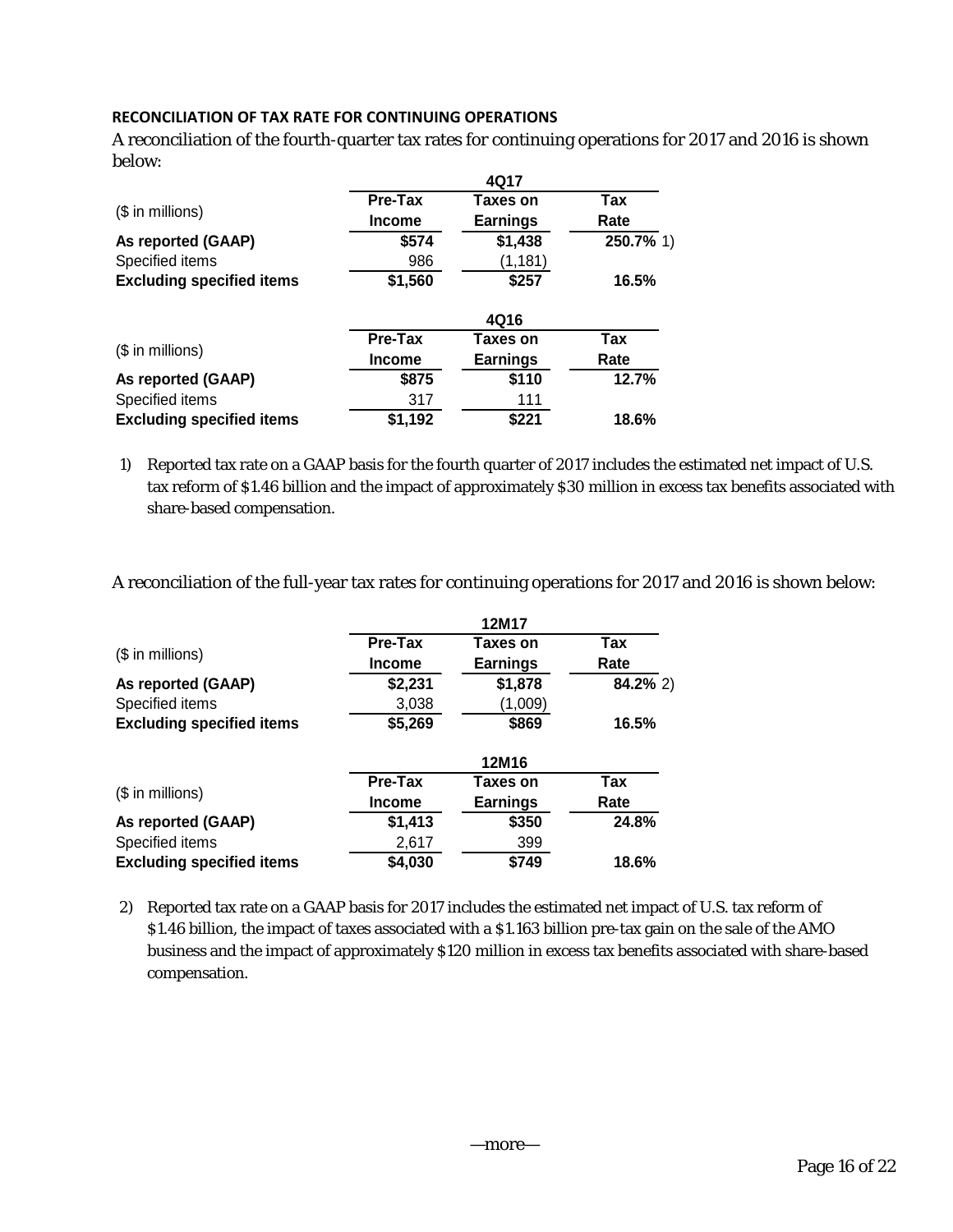## Abbott Laboratories and Subsidiaries Non-GAAP Reconciliation of Comparable Historical Revenue Fourth Quarter Ended December 31, 2017 and 2016 (\$ in millions) (unaudited)

|                                           |                    |                                      | 4Q17                        |                          |                          | 4Q16                               |                          |                          | % Change vs. 4Q16 |          |                           |  |  |
|-------------------------------------------|--------------------|--------------------------------------|-----------------------------|--------------------------|--------------------------|------------------------------------|--------------------------|--------------------------|-------------------|----------|---------------------------|--|--|
|                                           |                    |                                      |                             |                          |                          | <b>Acquired</b>                    |                          |                          |                   |          | Comparable                |  |  |
|                                           | Abbott<br>Reported | <b>Divested</b><br><b>Businesses</b> | Rapid<br><b>Diagnostics</b> | Comparable<br>Revenue    | Abbott<br>Reported       | St. Jude<br>Business <sup>a)</sup> | <b>AMO</b>               | Comparable<br>Revenue    | Reported          | Reported | Operational <sup>b)</sup> |  |  |
| <b>Total Company</b>                      | 7,589              | --                                   | (540)                       | 7,049                    | 5,333                    | 1,415                              | (323)                    | 6,425                    | 42.3              | 9.7      | 7.7                       |  |  |
| U.S.                                      | 2,676              | $\overline{\phantom{a}}$             | (296)                       | 2,380                    | 1,655                    | 696                                | (133)                    | 2,218                    | 61.7              | 7.2      | 7.2                       |  |  |
| Int'l                                     | 4,913              | $\overline{\phantom{a}}$             | (244)                       | 4,669                    | 3,678                    | 719                                | (190)                    | 4,207                    | 33.6              | 10.9     | 7.9                       |  |  |
| <b>Total Diagnostics</b>                  | 1,906              | $\overline{\phantom{a}}$             | (540)                       | 1,366                    | 1,256                    | $\overline{\phantom{a}}$           | $\sim$                   | 1,256                    | 51.7              | 8.7      | 6.7                       |  |  |
| U.S.                                      | 692                | $\overline{\phantom{a}}$             | (296)                       | 396                      | 375                      | $\overline{\phantom{a}}$           | --                       | 375                      | 84.6              | 5.7      | 5.7                       |  |  |
| Int'l                                     | 1,214              | $\overline{\phantom{a}}$             | (244)                       | 970                      | 881                      | $\overline{\phantom{a}}$           | $\overline{\phantom{a}}$ | 881                      | 37.8              | 10.0     | 7.1                       |  |  |
| <b>Rapid Diagnostics</b>                  | 540                | --                                   | (540)                       | --                       | $\overline{\phantom{a}}$ | $\overline{\phantom{a}}$           | --                       | $\overline{\phantom{a}}$ | n/m               | n/m      | n/m                       |  |  |
| U.S.                                      | 296                | $\overline{\phantom{a}}$             | (296)                       | $\overline{\phantom{a}}$ | --                       | $\overline{\phantom{a}}$           | --                       | $\overline{\phantom{a}}$ | n/m               | n/m      | n/m                       |  |  |
| Int'l                                     | 244                | $\overline{\phantom{a}}$             | (244)                       | --                       | --                       | $\overline{\phantom{a}}$           | --                       | --                       | n/m               | n/m      | n/m                       |  |  |
| <b>Total Medical Devices</b>              | 2,737              | $\overline{\phantom{a}}$             | --                          | 2,737                    | 1,354                    | 1,415                              | (323)                    | 2,446                    | 102.2             | 11.8     | 9.6                       |  |  |
| U.S.                                      | 1,206              | $\overline{\phantom{a}}$             | $\overline{\phantom{a}}$    | 1,206                    | 527                      | 696                                | (133)                    | 1,090                    | 129.0             | 10.5     | 10.5                      |  |  |
| Int'l                                     | 1,531              | $\overline{\phantom{a}}$             | $\overline{\phantom{a}}$    | 1,531                    | 827                      | 719                                | (190)                    | 1,356                    | 85.1              | 12.8     | 8.8                       |  |  |
| <b>Cardiovascular and Neuromodulation</b> | 2,324              | $\overline{\phantom{a}}$             | $\overline{\phantom{a}}$    | 2,324                    | 721                      | 1,415                              | $\overline{\phantom{a}}$ | 2,136                    | 222.5             | 8.7      | 6.9                       |  |  |
| U.S.                                      | 1,114              | $\overline{\phantom{a}}$             | $\overline{\phantom{a}}$    | 1,114                    | 307                      | 696                                | $\overline{\phantom{a}}$ | 1,003                    | 263.4             | 10.9     | 10.9                      |  |  |
| Int'l                                     | 1,210              | --                                   | --                          | 1,210                    | 414                      | 719                                | $\overline{\phantom{a}}$ | 1,133                    | 192.2             | 6.8      | 3.5                       |  |  |
| <b>Rhythm Management</b>                  | 529                | --                                   | $\overline{\phantom{a}}$    | 529                      | $\overline{\phantom{a}}$ | 511                                | $\overline{\phantom{a}}$ | 511                      | n/m               | 3.7      | 2.0                       |  |  |
| U.S.                                      | 247                | $\overline{a}$                       | $\overline{\phantom{a}}$    | 247                      | $\overline{a}$           | 233                                | $\overline{a}$           | 233                      | n/m               | 5.8      | 5.8                       |  |  |
| Int'l                                     | 282                | --                                   | $\overline{\phantom{a}}$    | 282                      | --                       | 278                                | --                       | 278                      | n/m               | 1.9      | (1.2)                     |  |  |
| Electrophysiology                         | 381                | --                                   | $\overline{\phantom{a}}$    | 381                      | $\mathbf{2}$             | 323                                | $\overline{\phantom{a}}$ | 325                      | n/m               | 16.8     | 16.1                      |  |  |
| U.S.                                      | 163                | --                                   | $\overline{\phantom{a}}$    | 163                      | 2                        | 137                                | --                       | 139                      | n/m               | 16.4     | 16.4                      |  |  |
| Int'l                                     | 218                | --                                   | --                          | 218                      | --                       | 186                                | --                       | 186                      | n/m               | 17.1     | 15.8                      |  |  |
| <b>Heart Failure</b>                      | 172                | $\overline{\phantom{a}}$             | $\overline{\phantom{a}}$    | 172                      | $\overline{\phantom{a}}$ | 152                                | $\overline{\phantom{a}}$ | 152                      | n/m               | 12.9     | 11.6                      |  |  |
| U.S.                                      | 128                | --                                   | $\overline{\phantom{a}}$    | 128                      | --                       | 116                                | --                       | 116                      | n/m               | 10.9     | 10.9                      |  |  |
| Int'l                                     | 44                 | --                                   | --                          | 44                       | $\overline{\phantom{a}}$ | 36                                 | --                       | 36                       | n/m               | 19.3     | 14.0                      |  |  |
| Vascular                                  | 734                | --                                   | $\overline{\phantom{a}}$    | 734                      | 627                      | 103                                | −−                       | 730                      | 17.2              | 0.6      | (1.6)                     |  |  |
| U.S.                                      | 289                | --                                   | $\overline{\phantom{a}}$    | 289                      | 264                      | 27                                 | --                       | 291                      | 9.5               | (1.1)    | (1.1)                     |  |  |
| Int'l                                     | 445                | --                                   | --                          | 445                      | 363                      | 76                                 | --                       | 439                      | 22.7              | 1.7      | (1.9)                     |  |  |
| <b>Structural Heart</b>                   | 290                | $\overline{\phantom{a}}$             | $\overline{\phantom{a}}$    | 290                      | 92                       | 159                                | $\overline{\phantom{a}}$ | 251                      | 214.4             | 14.8     | 11.9                      |  |  |
| U.S.                                      | 112                | $\overline{\phantom{a}}$             | --                          | 112                      | 41                       | 56                                 | --                       | 97                       | 174.7             | 15.8     | 15.8                      |  |  |
| Int'l                                     | 178                | --                                   | $\overline{\phantom{a}}$    | 178                      | 51                       | 103                                | --                       | 154                      | 246.2             | 14.1     | 9.4                       |  |  |
| <b>Neuromodulation</b>                    | 218                | --                                   | --                          | 218                      | $\overline{\phantom{a}}$ | 167                                | $\sim$                   | 167                      | n/m               | 30.6     | 29.5                      |  |  |
| U.S.                                      | 175                | --                                   | --                          | 175                      | --                       | 127                                | --                       | 127                      | n/m               | 37.4     | 37.4                      |  |  |
| Int'l                                     | 43                 | --                                   | $\overline{\phantom{a}}$    | 43                       | $\overline{\phantom{a}}$ | 40                                 | $\overline{a}$           | 40                       | n/m               | 8.9      | 4.4                       |  |  |

a) Reflects reported actuals for St. Jude Medical, excluding results from the vascular closure business, as well as a reduction to St. Jude Medical sales related to the reclassification of fees paid to group purchasing organizations from the Selling, general, and administrative line.

b) In order to compute results excluding the impact of exchange rates, current year U.S. dollar sales are multiplied or divided, as appropriate, by the current year average foreign exchange rates and then those amounts are multiplied or divided, as appropriate, by the prior year average foreign exchange rates.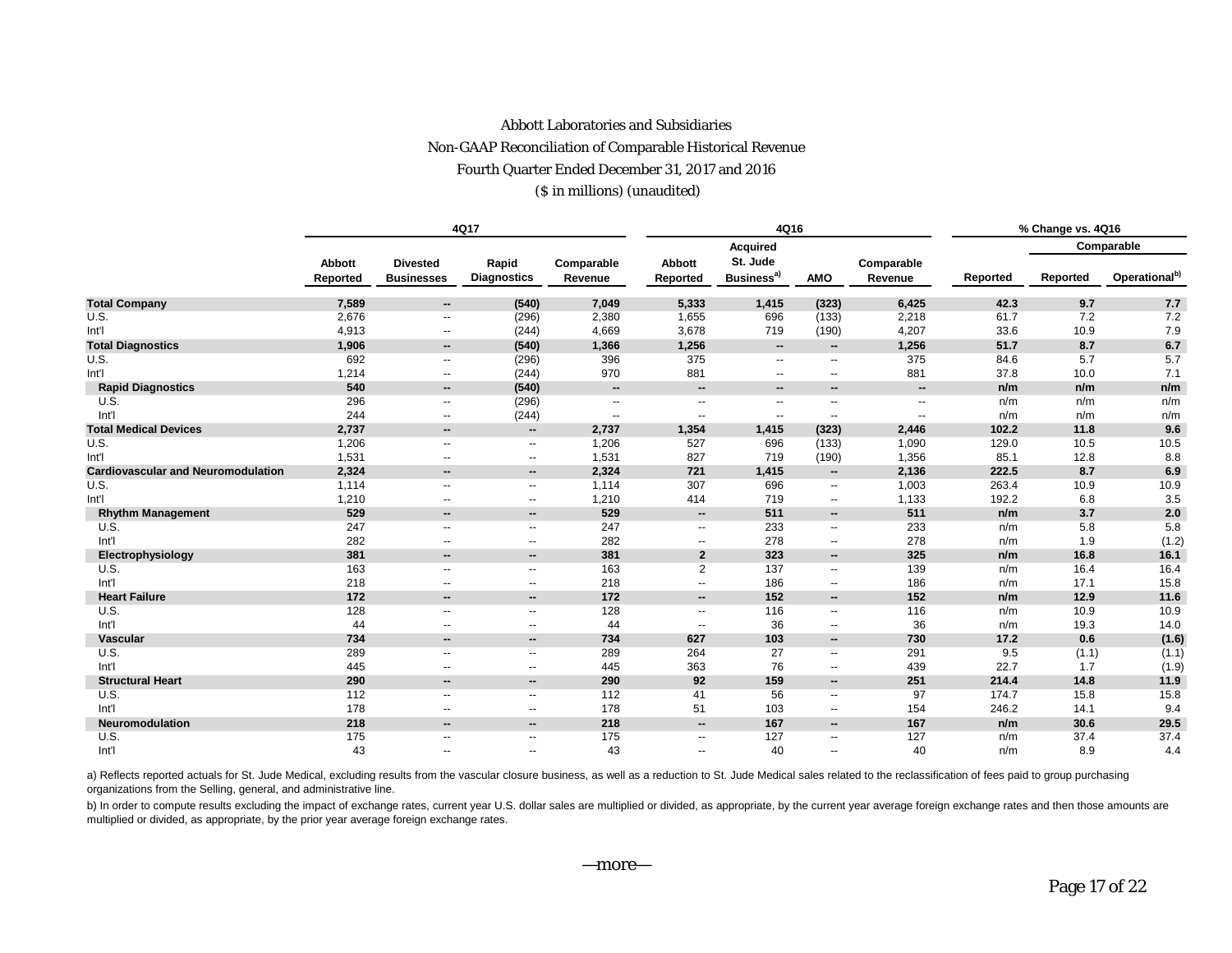#### Abbott Laboratories and Subsidiaries

#### Non-GAAP Reconciliation of Comparable Historical Revenue

Year Ended December 31, 2017 and 2016

(\$ in millions) (unaudited)

|                                           |                    |                                             | 12M17                       |                          |                           | 12M16                              |                          | % Change vs. 12M16    |          |          |                           |  |
|-------------------------------------------|--------------------|---------------------------------------------|-----------------------------|--------------------------|---------------------------|------------------------------------|--------------------------|-----------------------|----------|----------|---------------------------|--|
|                                           |                    |                                             |                             |                          |                           | <b>Acquired</b>                    |                          |                       |          |          | Comparable                |  |
|                                           | Abbott<br>Reported | <b>Divested</b><br>Businesses <sup>a)</sup> | Rapid<br><b>Diagnostics</b> | Comparable<br>Revenue    | <b>Abbott</b><br>Reported | St. Jude<br>Business <sup>b)</sup> | <b>AMO</b>               | Comparable<br>Revenue | Reported | Reported | Operational <sup>c)</sup> |  |
| <b>Total Company</b>                      | 27,390             | (187)                                       | (540)                       | 26,663                   | 20,853                    | 5,697                              | (1, 195)                 | 25,355                | 31.3     | 5.1      | 4.9                       |  |
| U.S.                                      | 9,673              | (84)                                        | (296)                       | 9,293                    | 6,486                     | 2,923                              | (475)                    | 8,934                 | 49.1     | 4.0      | 4.0                       |  |
| Int'l                                     | 17,717             | (103)                                       | (244)                       | 17,370                   | 14,367                    | 2,774                              | (720)                    | 16,421                | 23.3     | 5.8      | 5.4                       |  |
| <b>Total Diagnostics</b>                  | 5,616              | $\overline{\phantom{a}}$                    | (540)                       | 5,076                    | 4,813                     | $\overline{\phantom{a}}$           | $\overline{\phantom{a}}$ | 4,813                 | 16.7     | 5.5      | 5.5                       |  |
| U.S.                                      | 1,817              | $\overline{\phantom{a}}$                    | (296)                       | 1,521                    | 1,437                     | $\overline{\phantom{a}}$           | $\overline{\phantom{a}}$ | 1,437                 | 26.5     | 5.9      | 5.9                       |  |
| Int'l                                     | 3,799              | $\overline{\phantom{a}}$                    | (244)                       | 3,555                    | 3,376                     | $\overline{\phantom{a}}$           | $\overline{\phantom{a}}$ | 3,376                 | 12.5     | 5.3      | 5.4                       |  |
| <b>Rapid Diagnostics</b>                  | 540                | $\overline{\phantom{a}}$                    | (540)                       | $\overline{\phantom{a}}$ | $\overline{\phantom{a}}$  | $\overline{\phantom{a}}$           | --                       | --                    | n/m      | n/m      | n/m                       |  |
| U.S.                                      | 296                | $\overline{\phantom{a}}$                    | (296)                       | $\overline{a}$           | $\overline{\phantom{a}}$  | $\overline{\phantom{a}}$           | --                       | --                    | n/m      | n/m      | n/m                       |  |
| Int'l                                     | 244                | $\overline{\phantom{a}}$                    | (244)                       | $\overline{\phantom{a}}$ | н.                        | $\overline{\phantom{a}}$           | $\overline{a}$           | --                    | n/m      | n/m      | n/m                       |  |
| <b>Total Medical Devices</b>              | 10,325             | (12)                                        | $\overline{\phantom{a}}$    | 10,313                   | 5,233                     | 5,697                              | (1, 195)                 | 9,735                 | 97.3     | 5.9      | 5.7                       |  |
| U.S.                                      | 4,710              | (6)                                         | $\overline{\phantom{a}}$    | 4,704                    | 2,047                     | 2,923                              | (475)                    | 4,495                 | 130.1    | 4.7      | 4.7                       |  |
| Int'l                                     | 5,615              | (6)                                         | $\overline{\phantom{a}}$    | 5,609                    | 3,186                     | 2,774                              | (720)                    | 5,240                 | 76.3     | 7.0      | 6.6                       |  |
| <b>Cardiovascular and Neuromodulation</b> | 8,911              | (12)                                        | $\overline{\phantom{a}}$    | 8,899                    | 2,896                     | 5,697                              | $\overline{\phantom{a}}$ | 8,593                 | 207.7    | 3.5      | 3.4                       |  |
| U.S.                                      | 4,378              | (6)                                         | $\overline{\phantom{a}}$    | 4,372                    | 1,247                     | 2,923                              | $\overline{\phantom{a}}$ | 4,170                 | 251.1    | 4.9      | 4.9                       |  |
| Int'l                                     | 4,533              | (6)                                         | $\overline{\phantom{a}}$    | 4,527                    | 1,649                     | 2,774                              | --                       | 4,423                 | 175.0    | 2.3      | 2.1                       |  |
| <b>Rhythm Management</b>                  | 2,103              | $\overline{\phantom{a}}$                    | --                          | 2,103                    | $\overline{\phantom{a}}$  | 2,284                              | --                       | 2,284                 | n/m      | (8.0)    | (8.0)                     |  |
| U.S.                                      | 1,030              | $\overline{\phantom{a}}$                    | $\overline{\phantom{a}}$    | 1,030                    | $\overline{\phantom{a}}$  | 1,162                              | $\overline{\phantom{a}}$ | 1,162                 | n/m      | (11.4)   | (11.4)                    |  |
| Int <sup>1</sup>                          | 1,073              | --                                          | $\overline{\phantom{a}}$    | 1,073                    | $\overline{\phantom{a}}$  | 1,122                              | --                       | 1,122                 | n/m      | (4.5)    | (4.6)                     |  |
| Electrophysiology                         | 1,382              | $\overline{\phantom{a}}$                    | --                          | 1,382                    | 12                        | 1,223                              | --                       | 1,235                 | n/m      | 11.8     | 12.0                      |  |
| U.S.                                      | 609                | $\overline{\phantom{a}}$                    | $\overline{\phantom{a}}$    | 609                      | 12                        | 532                                | --                       | 544                   | n/m      | 11.9     | 11.9                      |  |
| Int'l                                     | 773                | $\overline{\phantom{a}}$                    | $\overline{\phantom{a}}$    | 773                      | $\overline{\phantom{a}}$  | 691                                | $\overline{\phantom{a}}$ | 691                   | n/m      | 11.7     | 12.0                      |  |
| <b>Heart Failure</b>                      | 643                | $\overline{\phantom{a}}$                    | $\overline{\phantom{a}}$    | 643                      | $\overline{\phantom{a}}$  | 613                                | --                       | 613                   | n/m      | 5.0      | 4.8                       |  |
| U.S.                                      | 491                | $\overline{\phantom{a}}$                    | $\overline{\phantom{a}}$    | 491                      | $\overline{\phantom{a}}$  | 477                                | $\overline{\phantom{a}}$ | 477                   | n/m      | 2.9      | 2.9                       |  |
| Int <sup>1</sup>                          | 152                | --                                          | $\overline{\phantom{m}}$    | 152                      | $\overline{\phantom{a}}$  | 136                                | $\overline{\phantom{a}}$ | 136                   | n/m      | 12.3     | 11.4                      |  |
| <b>Vascular</b>                           | 2,892              | (12)                                        | $\overline{\phantom{a}}$    | 2,880                    | 2,532                     | 402                                | --                       | 2,934                 | 14.2     | (1.7)    | (1.9)                     |  |
| U.S.                                      | 1,180              | (6)                                         | $\overline{\phantom{a}}$    | 1,174                    | 1,079                     | 118                                | $\overline{\phantom{a}}$ | 1,197                 | 9.2      | (2.0)    | (2.0)                     |  |
| Int <sup>1</sup>                          | 1,712              | (6)                                         | $\overline{\phantom{a}}$    | 1,706                    | 1,453                     | 284                                | --                       | 1,737                 | 18.0     | (1.6)    | (1.9)                     |  |
| <b>Structural Heart</b>                   | 1,083              | $\overline{\phantom{a}}$                    | $\overline{\phantom{a}}$    | 1,083                    | 352                       | 611                                | --                       | 963                   | 207.8    | 12.1     | 11.7                      |  |
| U.S.                                      | 432                | $\overline{\phantom{a}}$                    | $\overline{\phantom{a}}$    | 432                      | 156                       | 220                                | --                       | 376                   | 177.0    | 15.0     | 15.0                      |  |
| Int <sup>1</sup>                          | 651                | $\overline{\phantom{a}}$                    | $\overline{\phantom{a}}$    | 651                      | 196                       | 391                                | --                       | 587                   | 232.4    | 10.2     | 9.6                       |  |
| <b>Neuromodulation</b>                    | 808                | --                                          | $\overline{\phantom{a}}$    | 808                      | $\overline{\phantom{a}}$  | 564                                | --                       | 564                   | n/m      | 43.4     | 43.2                      |  |
| U.S.                                      | 636                | $\overline{\phantom{a}}$                    | $\overline{\phantom{a}}$    | 636                      | $\overline{\phantom{a}}$  | 414                                | $\overline{\phantom{a}}$ | 414                   | n/m      | 53.8     | 53.8                      |  |
| Int'l                                     | 172                | $\overline{\phantom{a}}$                    | $\overline{\phantom{a}}$    | 172                      | $\overline{\phantom{a}}$  | 150                                | --                       | 150                   | n/m      | 14.7     | 13.9                      |  |

a) Reflects sales related to the AMO and St. Jude Medical vascular closure businesses prior to divesting in the first quarter 2017.

b) Reflects reported actuals for St. Jude Medical, excluding results from the vascular closure business, as well as a reduction to St. Jude Medical sales related to the reclassification of fees paid to group purchasing organizations from the Selling, general, and administrative line.

c) In order to compute results excluding the impact of exchange rates, current year U.S. dollar sales are multiplied or divided, as appropriate, by the current year average foreign exchange rates and then those amounts are multiplied or divided, as appropriate, by the prior year average foreign exchange rates.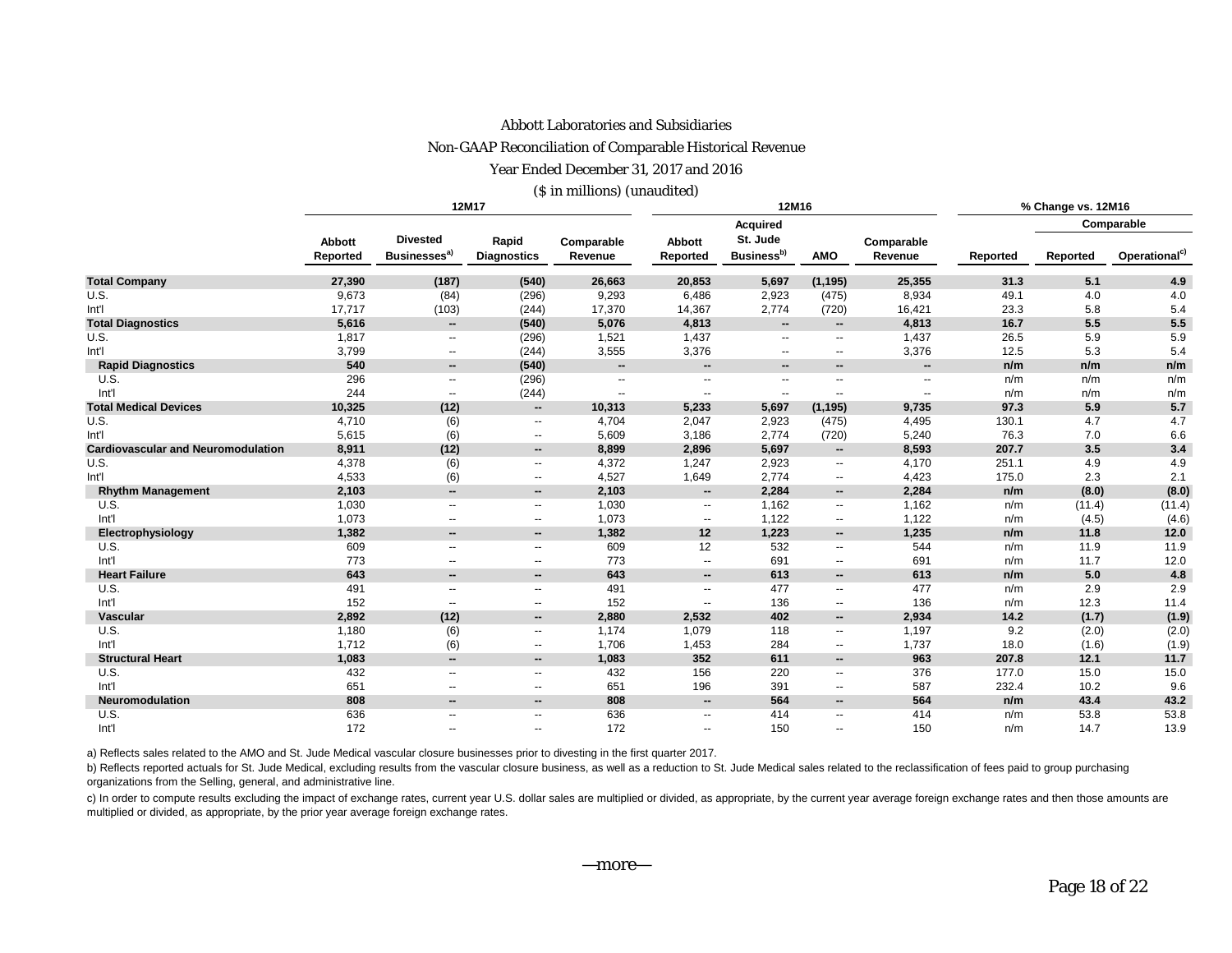# Abbott Laboratories and Subsidiaries Details of Specified Items Fourth Quarter Ended December 31, 2017 (in millions, except per share data) (unaudited)

|                                                              | Acquisition or<br>Divestiture-<br>related (a) |    | Restructuring<br>and Cost<br>Reduction<br>Initiatives (b) |    | Intangible<br>Amortization |    | Other (c) | Total<br><b>Specifieds</b> |          |  |
|--------------------------------------------------------------|-----------------------------------------------|----|-----------------------------------------------------------|----|----------------------------|----|-----------|----------------------------|----------|--|
| Gross Margin                                                 | \$<br>113                                     | S  | 21                                                        | \$ | 560                        | \$ | --        |                            | 694      |  |
| R&D                                                          | (35)                                          |    | (2)                                                       |    |                            |    | (53)      |                            | (90)     |  |
| SG&A                                                         | (242)                                         |    | (24)                                                      |    |                            |    |           |                            | (266)    |  |
| Interest expense, net                                        | (5)                                           |    |                                                           |    |                            |    |           |                            | (5)      |  |
| Other (income) expense, net                                  | 69                                            |    | $- -$                                                     |    |                            |    |           |                            | 69       |  |
| Earnings from Continuing Operations before taxes             | 326                                           | \$ | 47                                                        | S  | 560                        | S  | 53        |                            | 986      |  |
| Tax expense on Earnings from Continuing Operations (d)       |                                               |    |                                                           |    |                            |    |           |                            | (1, 181) |  |
| Earnings (Loss) from Continuing Operations                   |                                               |    |                                                           |    |                            |    |           |                            | 2,167    |  |
| Diluted Earnings (Loss) per Share from Continuing Operations |                                               |    |                                                           |    |                            |    |           |                            | 1.24     |  |

The table above provides additional details regarding the specified items described on page 14.

- a) Acquisition-related expenses include bankers' fees and costs for legal, accounting, tax, and other services related to business acquisitions, integration costs which represent incremental costs directly related to integrating the acquired businesses and include expenditures for consulting, retention, severance, and the integration of systems, processes and business activities, fair value adjustments to contingent consideration related to a business acquisition, and inventory step-up amortization. Divestiturerelated expenses include incremental costs to separate the divested businesses as well as bankers' fees and costs for legal, accounting, tax, and other services related to the divestitures. Divestiture-related items also include any gains in the period related to the sale of Mylan N.V. ordinary shares.
- b) Restructuring and cost reduction initiative expenses include severance, outplacement, inventory write-downs, asset impairments, accelerated depreciation, and other direct costs associated with specific restructuring plans and cost reduction initiatives. Restructuring and cost reduction plans consist of distinct initiatives to streamline operations including the consolidation and rationalization of business activities and facilities, workforce reductions, the transfer of product lines between manufacturing facilities, and the transfer of other business activities between sites.
- c) Other expense primarily relates to the impairment of an R&D asset.
- d) Reflects net expense for the estimated tax impact of the Tax Cuts and Jobs Act, the net tax benefit associated with the specified items and excess tax benefits associated with share-based compensation.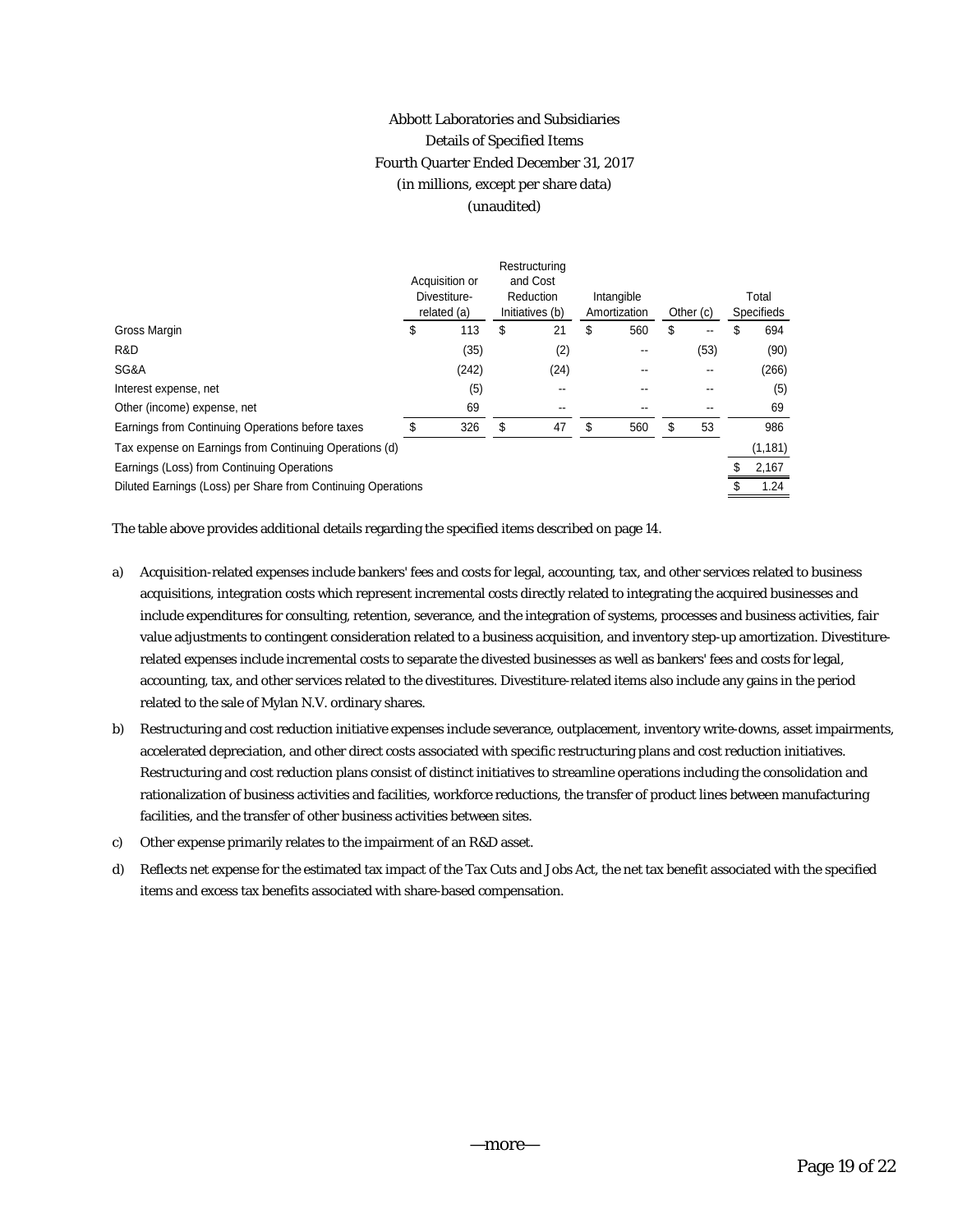# Abbott Laboratories and Subsidiaries Details of Specified Items Fourth Quarter Ended December 31, 2016 (in millions, except per share data) (unaudited)

|                                                              | Acquisition or<br>Divestiture-<br>related (a) |       | Restructuring<br>and Cost<br>Reduction<br>Initiatives (b) | Venezuela<br>Devaluation |    | Intangible<br>Amortization |                          | Other<br>(c) |                          | Total<br><b>Specifieds</b> |
|--------------------------------------------------------------|-----------------------------------------------|-------|-----------------------------------------------------------|--------------------------|----|----------------------------|--------------------------|--------------|--------------------------|----------------------------|
| Gross Margin                                                 | 11<br>\$                                      |       | \$<br>29                                                  | \$                       | -- |                            | 121                      | \$           | $\overline{\phantom{a}}$ | \$<br>161                  |
| R&D                                                          |                                               | (2)   | (7)                                                       |                          | -- |                            |                          |              |                          | (9)                        |
| SG&A                                                         |                                               | (54)  | (28)                                                      |                          | -- |                            | $\overline{\phantom{m}}$ |              | (17)                     | (99)                       |
| Interest expense, net                                        |                                               | (101) |                                                           |                          |    |                            |                          |              |                          | (101)                      |
| Net foreign exchange (gain) loss                             |                                               | --    |                                                           |                          |    |                            | --                       |              |                          |                            |
| Other (income) expense, net                                  |                                               | 52    |                                                           |                          |    |                            |                          |              |                          | 52                         |
| Earnings from Continuing Operations before taxes             |                                               | 116   | \$<br>64                                                  |                          | (1 |                            | 121                      | \$.          | 17                       | 317                        |
| Tax expense on Earnings from Continuing Operations (d)       |                                               |       |                                                           |                          |    |                            |                          |              |                          | 111                        |
| Earnings (Loss) from Continuing Operations                   |                                               |       |                                                           |                          |    |                            |                          |              |                          | 206                        |
| Diluted Earnings (Loss) per Share from Continuing Operations |                                               |       |                                                           |                          |    |                            |                          |              |                          | 0.14                       |

The table above provides additional details regarding the specified items described on page 14.

- a) Acquisition-related expenses include bankers' fees and costs for legal, accounting, tax, and other services related to business acquisitions, integration costs which represent incremental costs directly related to integrating the acquired businesses and include expenditures for consulting, retention, severance, and the integration of systems, processes and business activities, fair value adjustments to contingent consideration related to a business acquisition, inventory step-up amortization, and gains on a previously held investment for which the company acquired a controlling interest. The specified items in interest expense include amortization expense associated with acquisition-related bridge facility fees and net interest expense associated with the debt issued in November 2016 in advance to fund the cash portion of the acquisition of St. Jude Medical in January 2017. Divestiturerelated expenses include incremental costs to separate the divested businesses as well as bankers' fees and costs for legal, accounting, tax, and other services related to the divestitures.
- b) Restructuring and cost reduction initiative expenses include severance, outplacement, inventory write-downs, asset impairments, accelerated depreciation, and other direct costs associated with specific restructuring plans and cost reduction initiatives. Restructuring and cost reduction plans consist of distinct initiatives to streamline operations including the consolidation and rationalization of business activities and facilities, workforce reductions, the transfer of product lines between manufacturing facilities, and the transfer of other business activities between sites. Any gains related to the divestiture of a facility as part of a restructuring program are also included in this category.
- c) Other expense relates to other unusual significant costs such as a significant litigation settlement.
- d) Reflects the net tax benefit associated with the specified items and approximately \$60 million of tax benefits related to the recognition of deferred tax assets associated with the sale of AMO, which was pending at December 31, 2016, partially offset by approximately \$25 million primarily as a result of the resolution of various tax positions from prior years.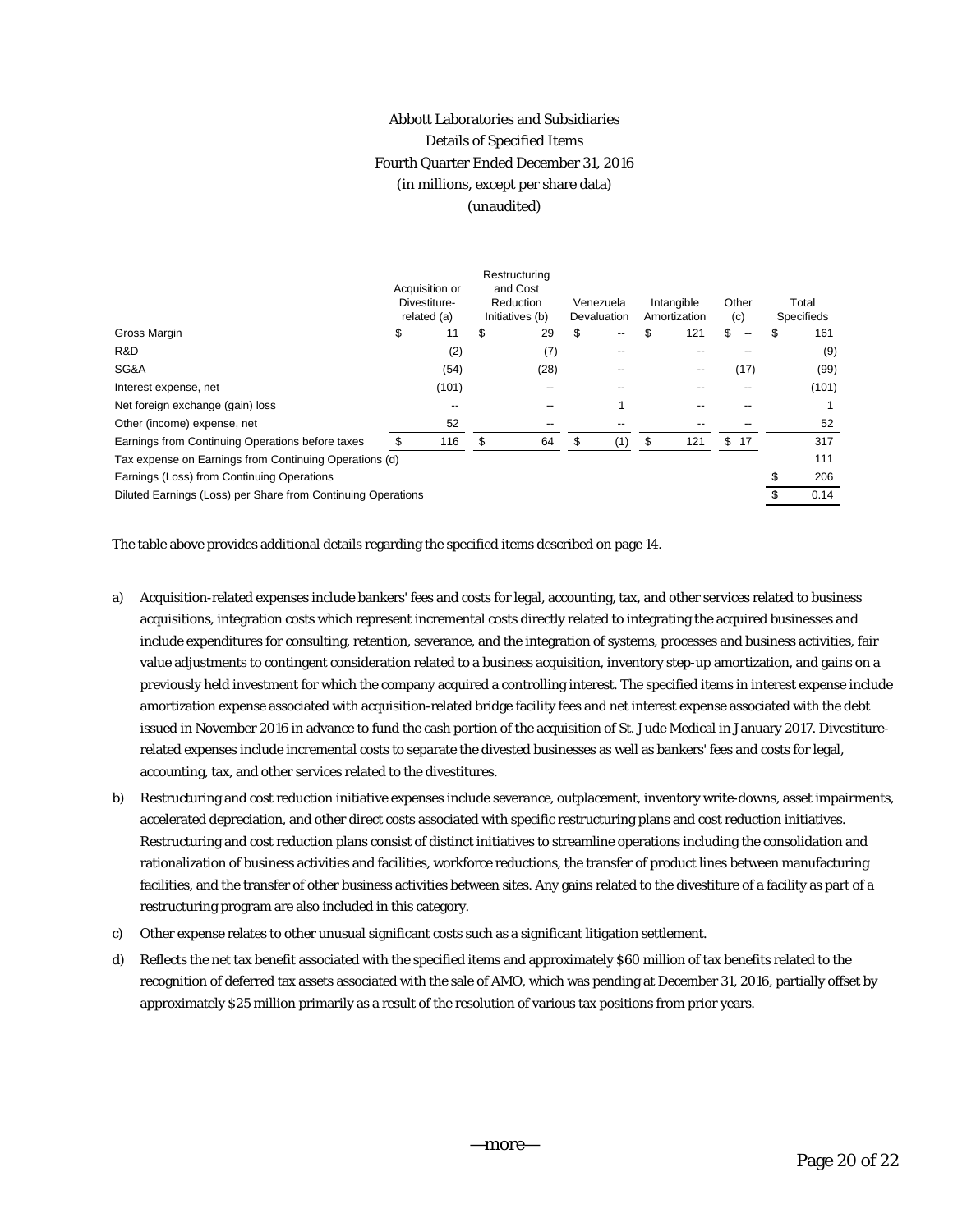# Abbott Laboratories and Subsidiaries Details of Specified Items Year Ended December 31, 2017 (in millions, except per share data) (unaudited)

|                                                        |   | Acquisition or<br>Divestiture-<br>related (a) |    | Restructuring<br>and Cost<br>Reduction<br>Initiatives (b) |    | Intangible<br>Amortization |    | Other (c) | Total<br>Specifieds |         |  |
|--------------------------------------------------------|---|-----------------------------------------------|----|-----------------------------------------------------------|----|----------------------------|----|-----------|---------------------|---------|--|
| Gross Margin                                           | Φ | 983                                           | \$ | 195                                                       | \$ | 1,975                      | \$ | --        | S                   | 3,153   |  |
| R&D                                                    |   | (72)                                          |    | (105)                                                     |    |                            |    | (59)      |                     | (236)   |  |
| SG&A                                                   |   | (812)                                         |    | (50)                                                      |    | --                         |    |           |                     | (861)   |  |
| Interest expense, net                                  |   | (24)                                          |    |                                                           |    |                            |    |           |                     | (24)    |  |
| Other (income) expense, net                            |   | 1,285                                         |    | (34)                                                      |    |                            |    | (15)      |                     | 1,236   |  |
| Earnings from Continuing Operations before taxes       |   | 606                                           | S  | 384                                                       | S  | 1,975                      | S  | 73        |                     | 3,038   |  |
| Tax expense on Earnings from Continuing Operations (d) |   |                                               |    |                                                           |    |                            |    |           |                     | (1,009) |  |
| Earnings from Continuing Operations                    |   |                                               |    |                                                           |    |                            |    |           |                     | 4,047   |  |
| Diluted Earnings per Share from Continuing Operations  |   |                                               |    |                                                           |    |                            |    |           |                     | 2.30    |  |

The table above provides additional details regarding the specified items described on page 15.

- a) Acquisition-related expenses include bankers' fees and costs for legal, accounting, tax, and other services related to business acquisitions, integration costs which represent incremental costs directly related to integrating the acquired businesses and include expenditures for consulting, retention, severance, and the integration of systems, processes and business activities, fair value adjustments to contingent consideration related to a business acquisition, and inventory step-up amortization. The specified items in interest expense include amortization expense associated with acquisition-related bridge facility fees. Divestiture-related expenses include incremental costs to separate the divested businesses as well as bankers' fees and costs for legal, accounting, tax, and other services related to the divestitures. Divestiture-related items also include any gains in the period related to the sale of Mylan N.V. ordinary shares.
- b) Restructuring and cost reduction initiative expenses include severance, outplacement, inventory write-downs, asset impairments, accelerated depreciation, and other direct costs associated with specific restructuring plans and cost reduction initiatives. Restructuring and cost reduction plans consist of distinct initiatives to streamline operations including the consolidation and rationalization of business activities and facilities, workforce reductions, the transfer of product lines between manufacturing facilities, and the transfer of other business activities between sites. Any gains related to the divestiture of a facility as part of a restructuring program are also included in this category.
- c) Other expense primarily relates to impairments of a financial instrument and an R&D asset as well as the acquisition of an R&D asset.
- d) Reflects net expense for the estimated tax impact of the Tax Cuts and Jobs Act, the net tax benefit associated with the specified items and excess tax benefits associated with share-based compensation.